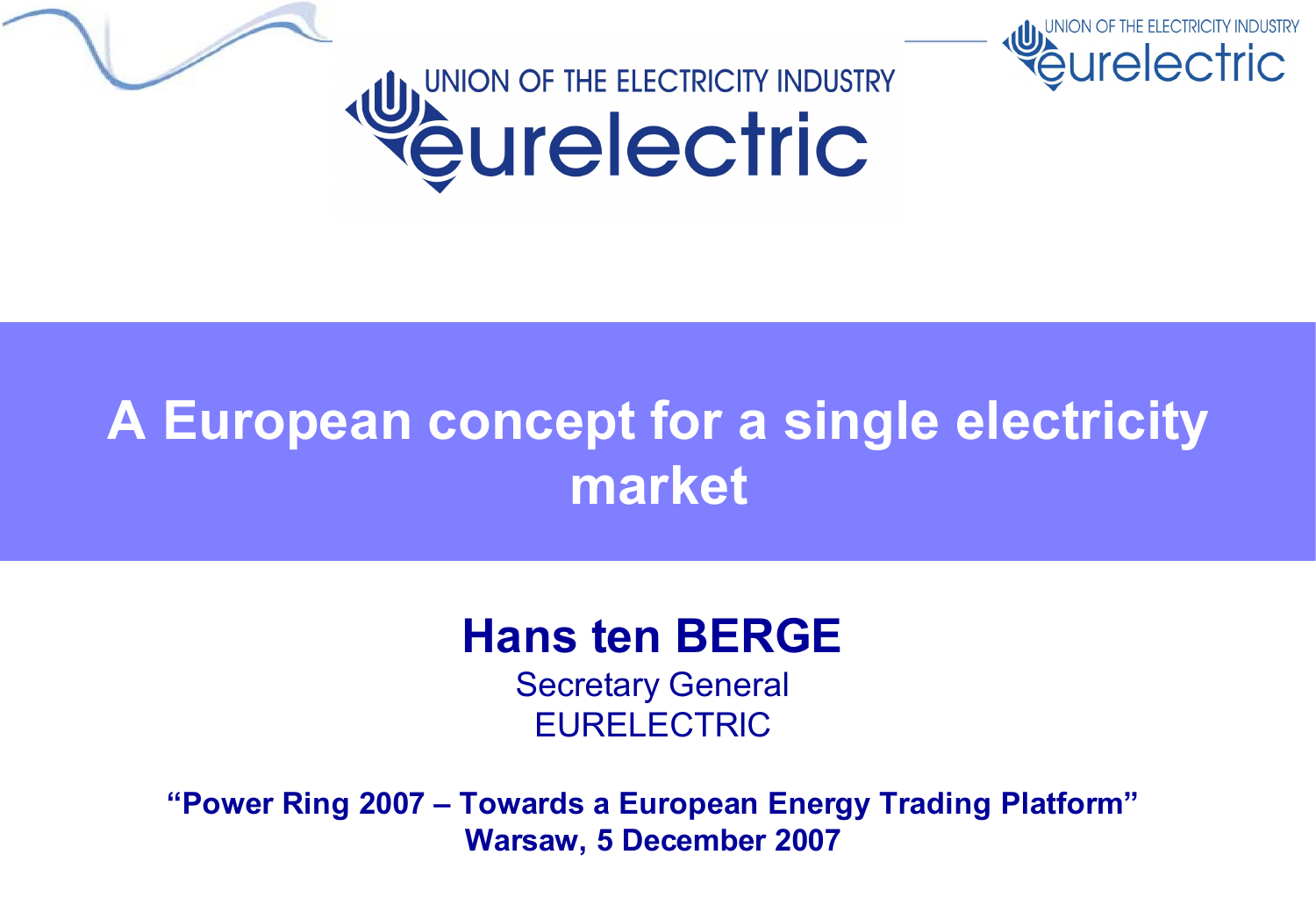

#### **IEA Report "Lessons from Liberalised Electricity Markets"**

*"Electricity market liberalisation is not an event. It is a long process that requires strong and sustained political commitment, extensive and detailed preparation, and continuous development to allow for necessary improvements while sustaining on-going investment."*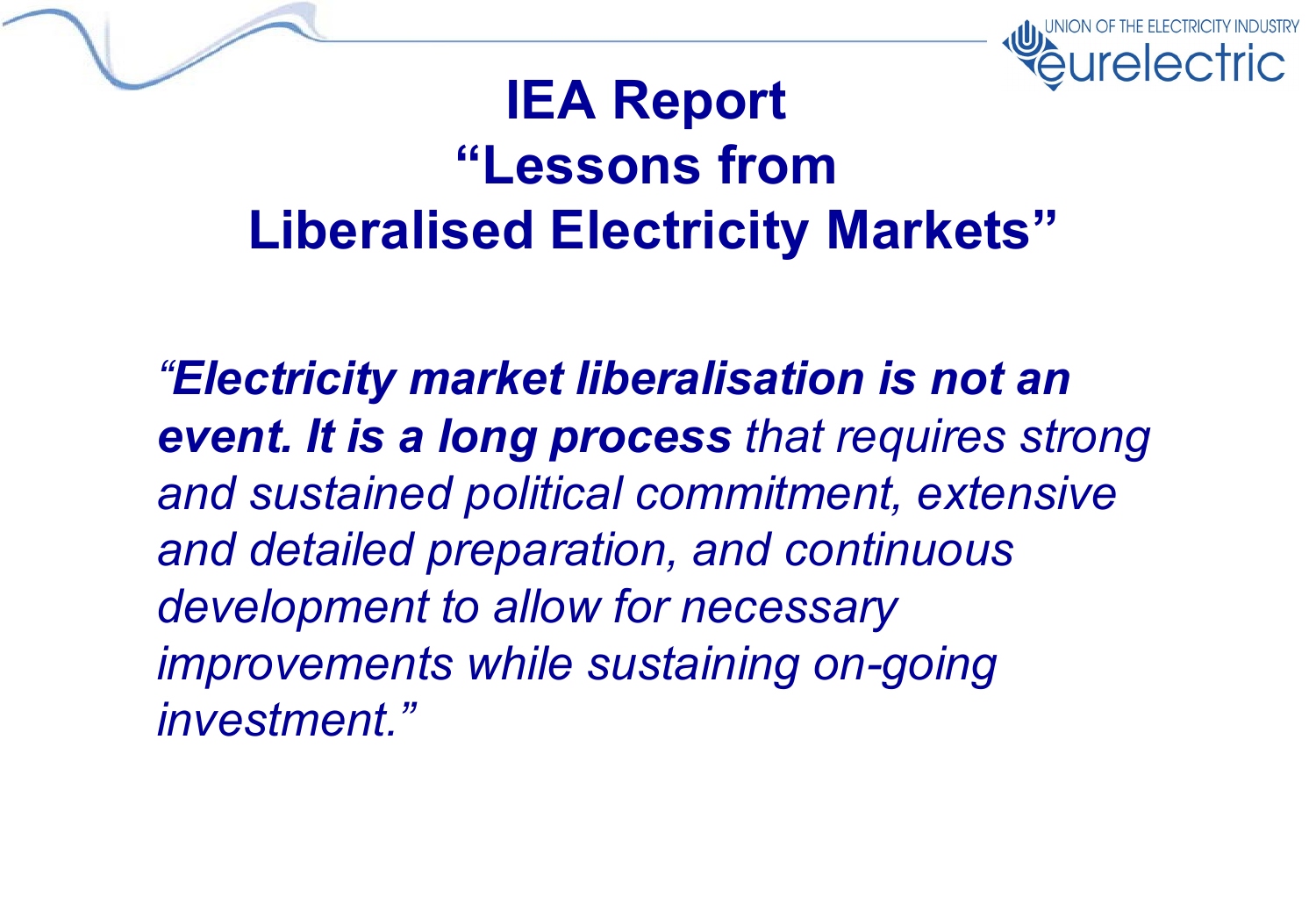



# **An urgent need for market integration**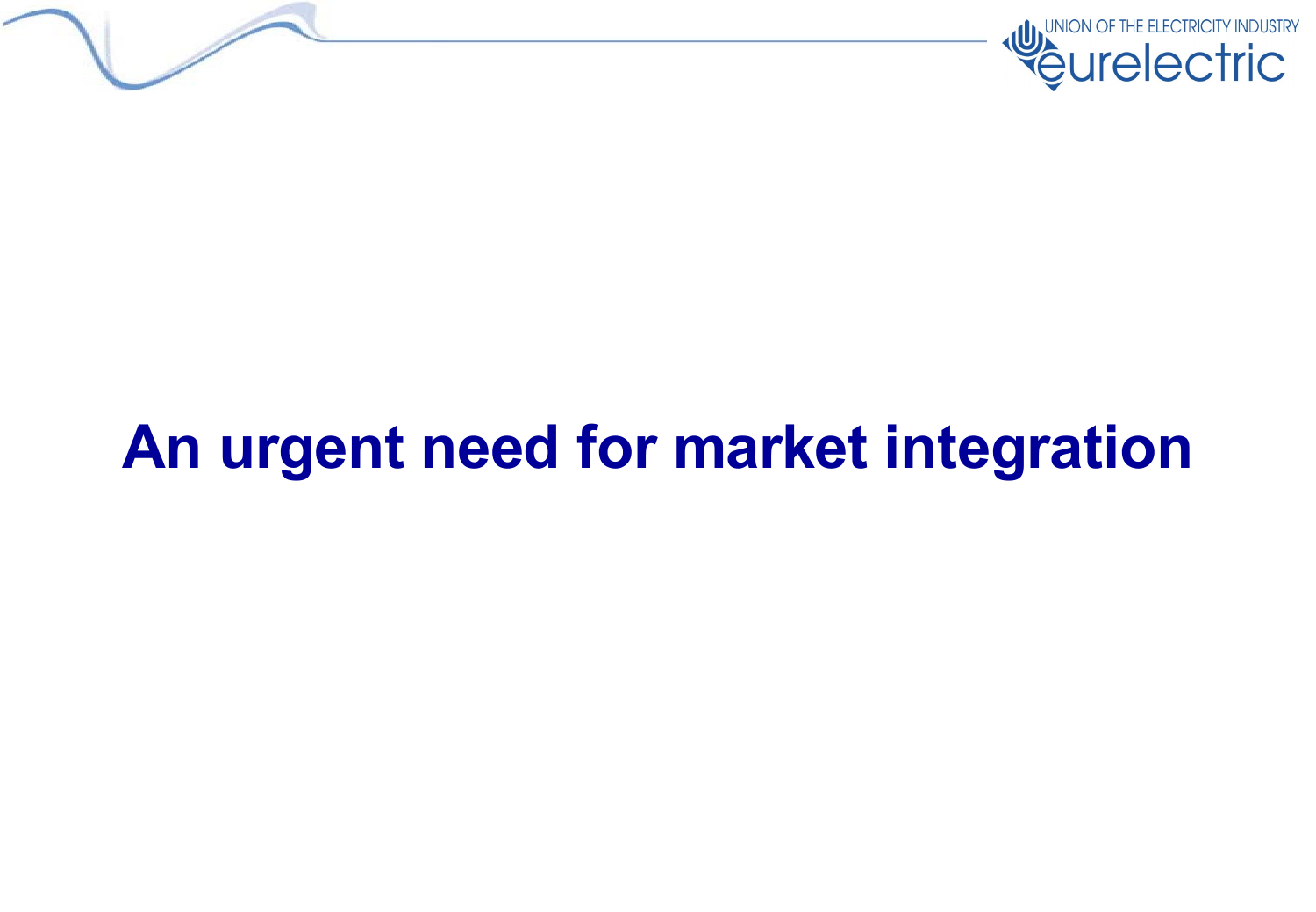

#### **EURELECTRIC vision towards a pan-European market**

• **Objective:**

## **Create a sufficiently harmonised market framework**

- **Means:**
	- Use **regional markets as an intermediary step,** taking care that they do not develop in different directions
	- Use **expansion of liquid wholesale markets** as a driver for market integration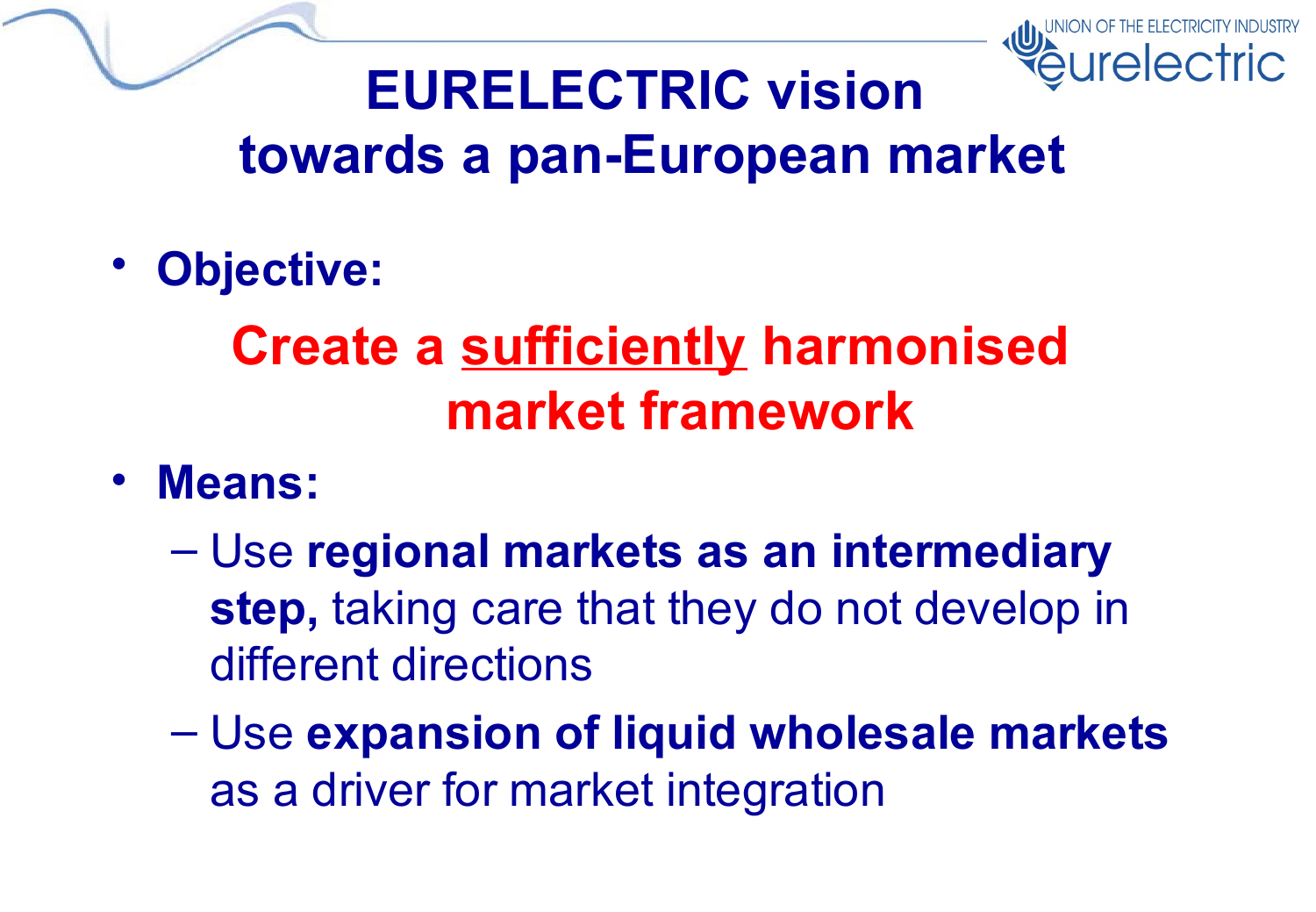

#### **The benefits of expanding wholesale markets**

- Enhance price convergence
- Increase the number of market players
- Alleviate concerns of market concentration
- Stimulate liquidity on the trading markets
- Stimulate the need for common rules on transparency
- Reinforce trust in price formation and markets' abilities to deliver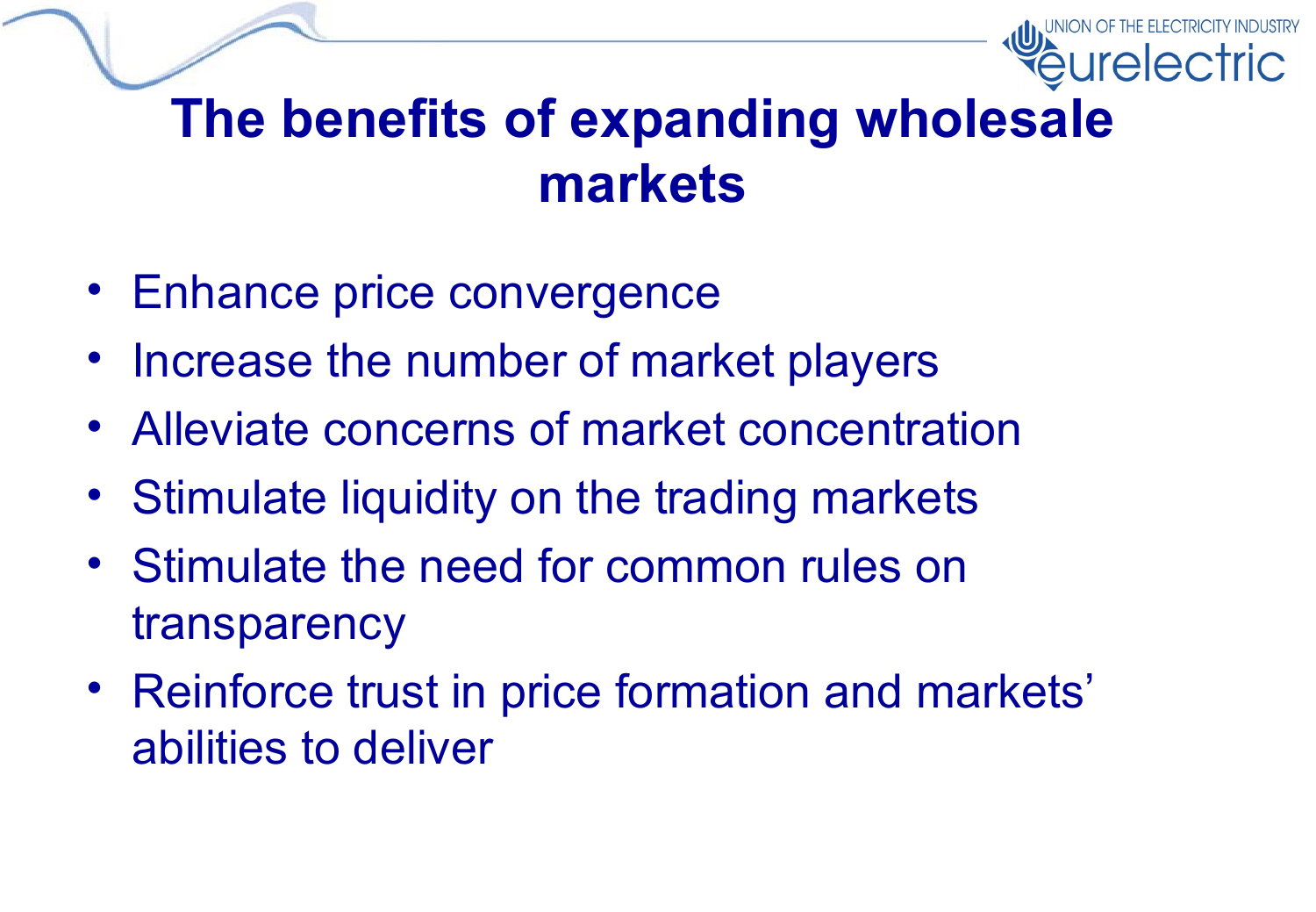

## **Prerequisites for a European wholesale market**

- Liquid day-ahead and forward markets and open balancing and intra-day markets with trustworthy prices
- Sufficient number of market participants in the day-ahead and forward markets on both demand and supply side
- Transparent access to common sets of market information
- Set of sufficiently harmonised market frameworks to allow crossborder trading on all markets
- Coordinated and market-based mechanisms to manage congestion
- Develop interconnection where economically feasible
- Solid co-operation between Regulators, TSOs and power exchanges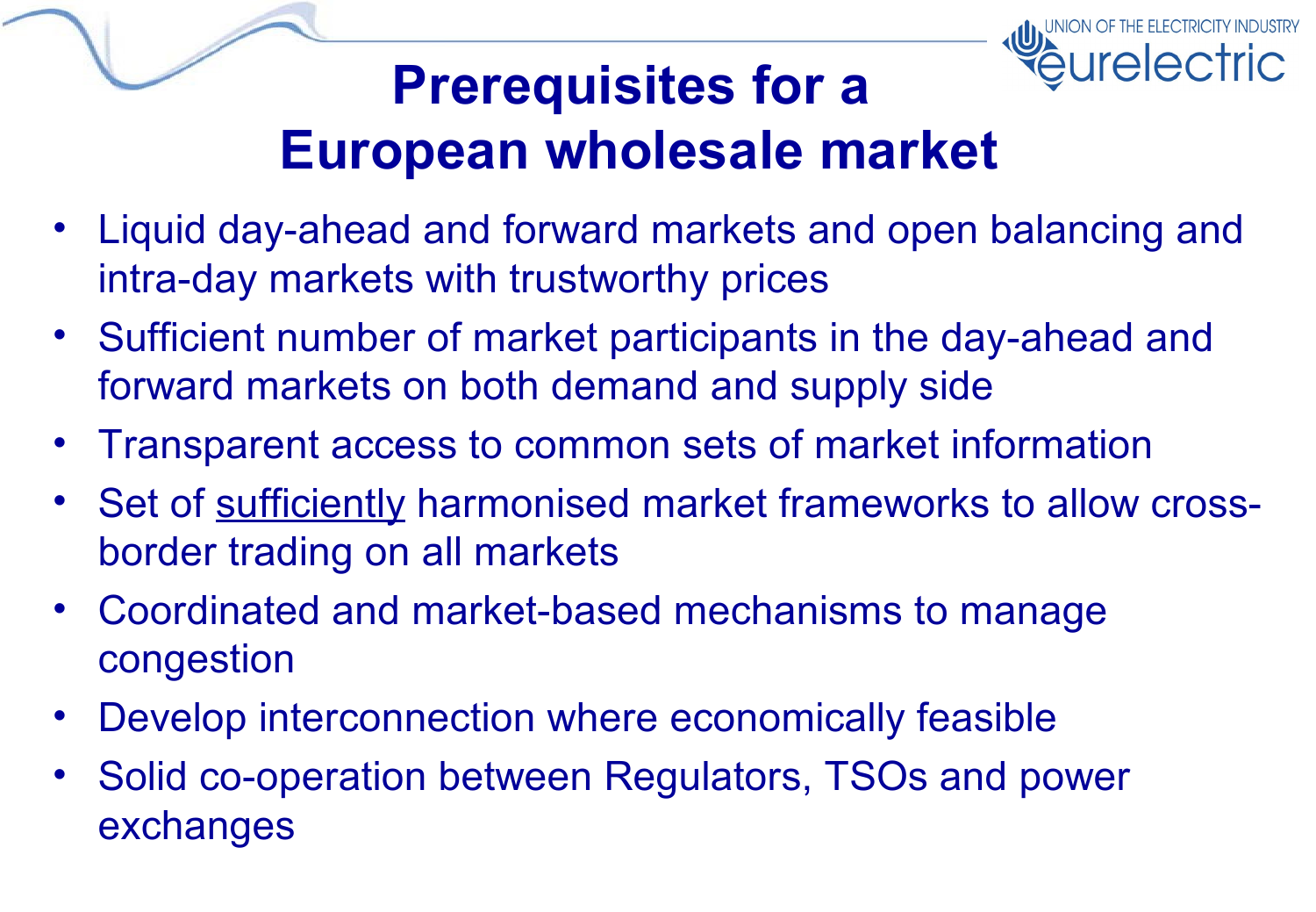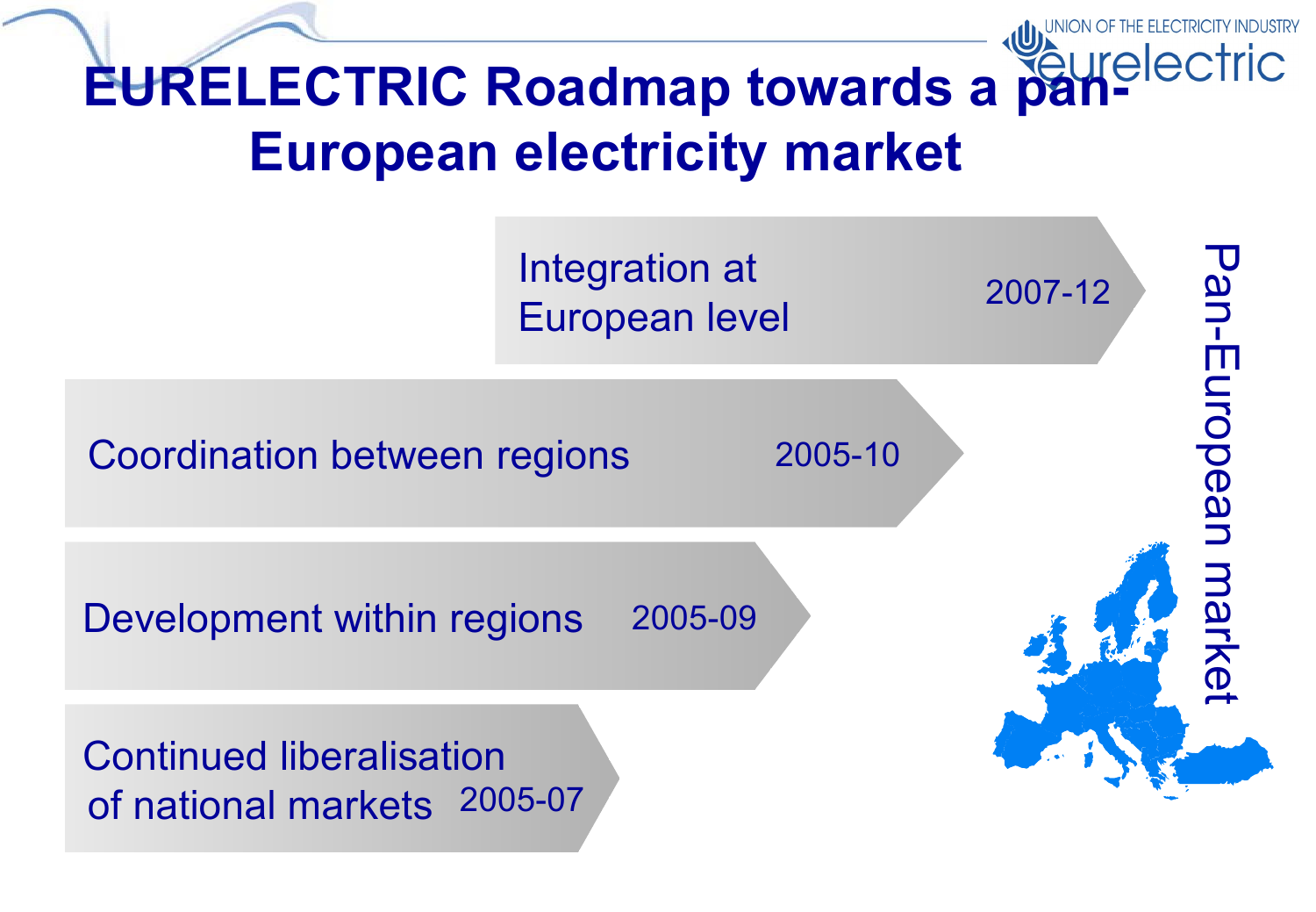



# **Current progress with market integration**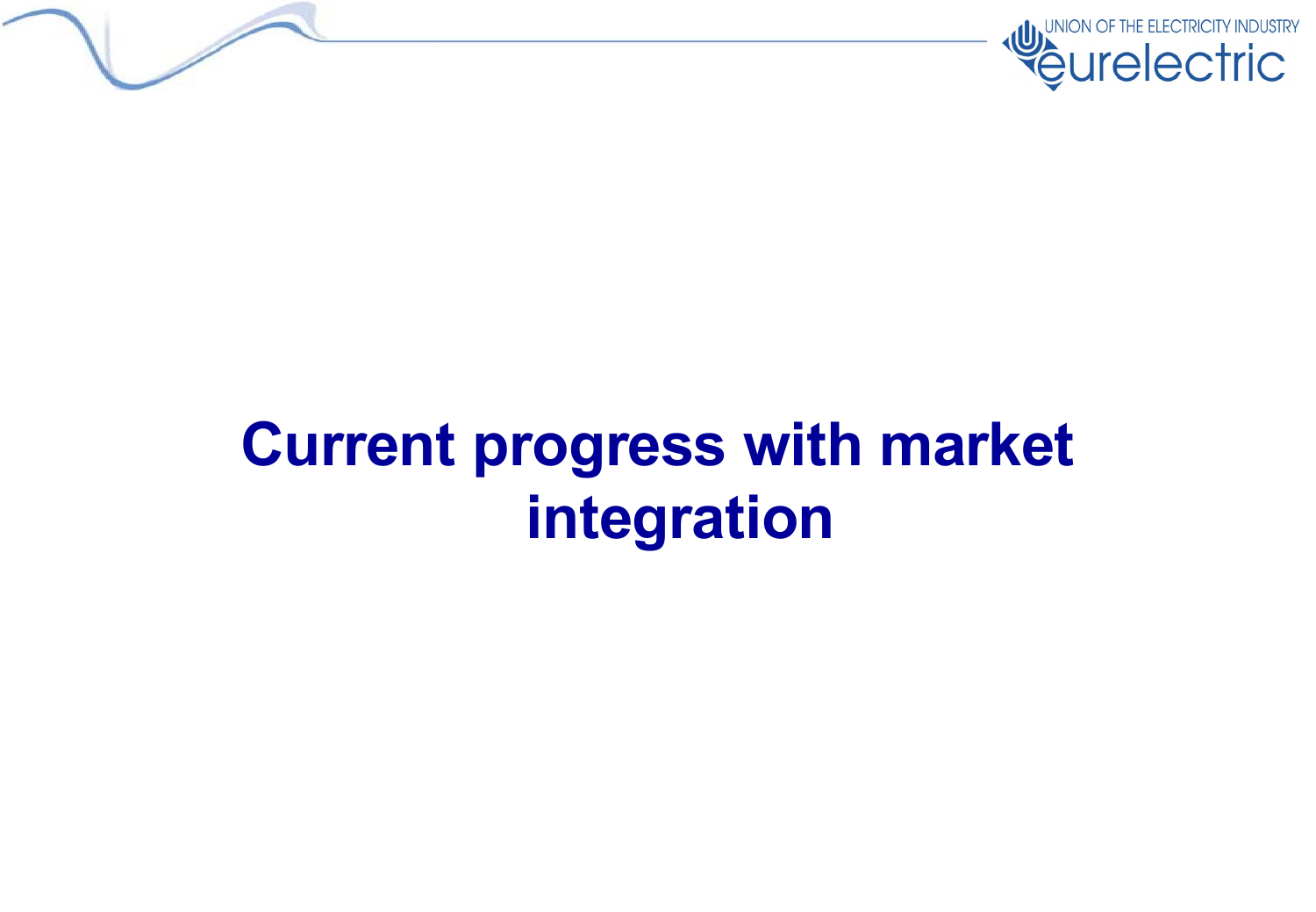

#### **Wholesale market prices are converging**



**trading day**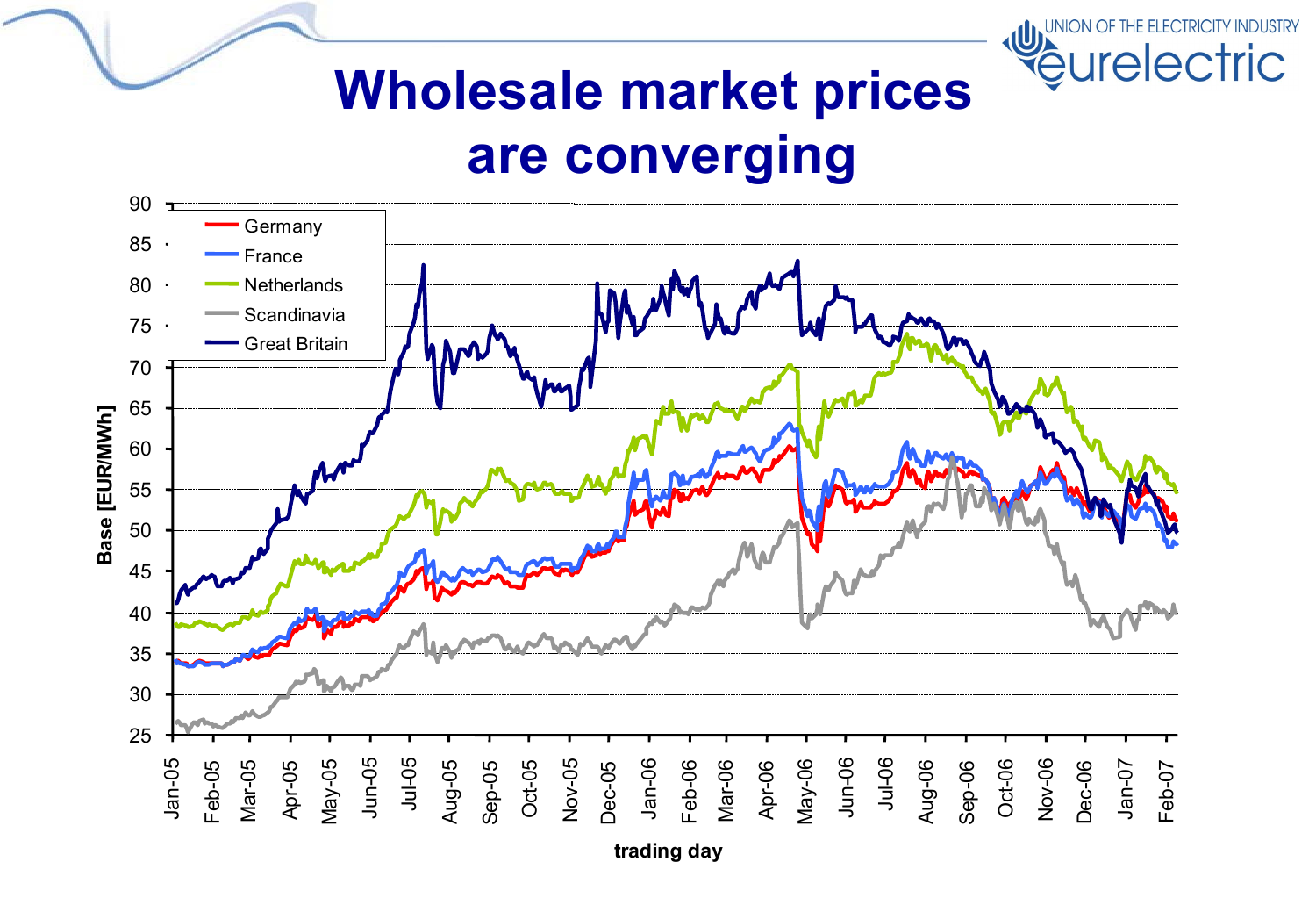

**Progress in some specific regions**

- **A positive example: the pentelateral Forum of Central-West Europe**
	- **Strong political commitment** which delivers fast progress
	- **Market coupling agreed** for the whole CWE region **by 2009**
	- **Strong involvement of market participants proves fruitful:** participation in meetings and development of positions on key issues
	- **Linking the CWE region to other regions** ongoing, however more cross-regional coordination needed  $\rightarrow$  **Need for harmonisation of market and regulatory framework**
- **Nordic energy Ministers investigate how to create a Nordic System Operator.**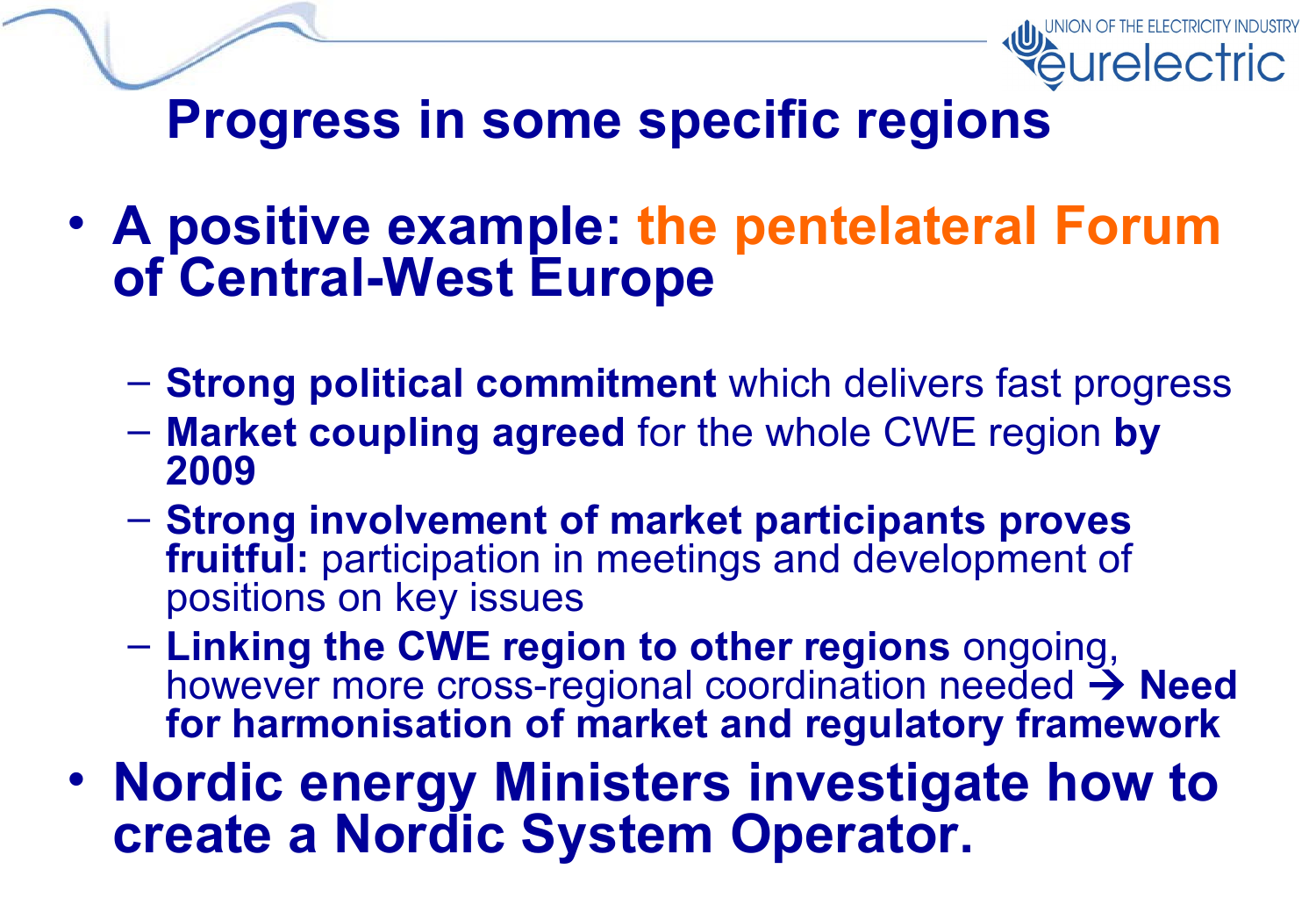## **Progress in ERGEG regional initiatives**

- **Noticeable progress** has been made
- BUT regional markets are developing at **different paces** and in different **directions**
- **Political will and commitment** are instrumental

#### **Thus, it is necessary to:**

- **Further speed up** the process
- Build a **regional and European viewpoint**
- **Strengthen cross-regional coordination** on the basis of compatible market and regulatory frameworks
- **Strongly involve market participants**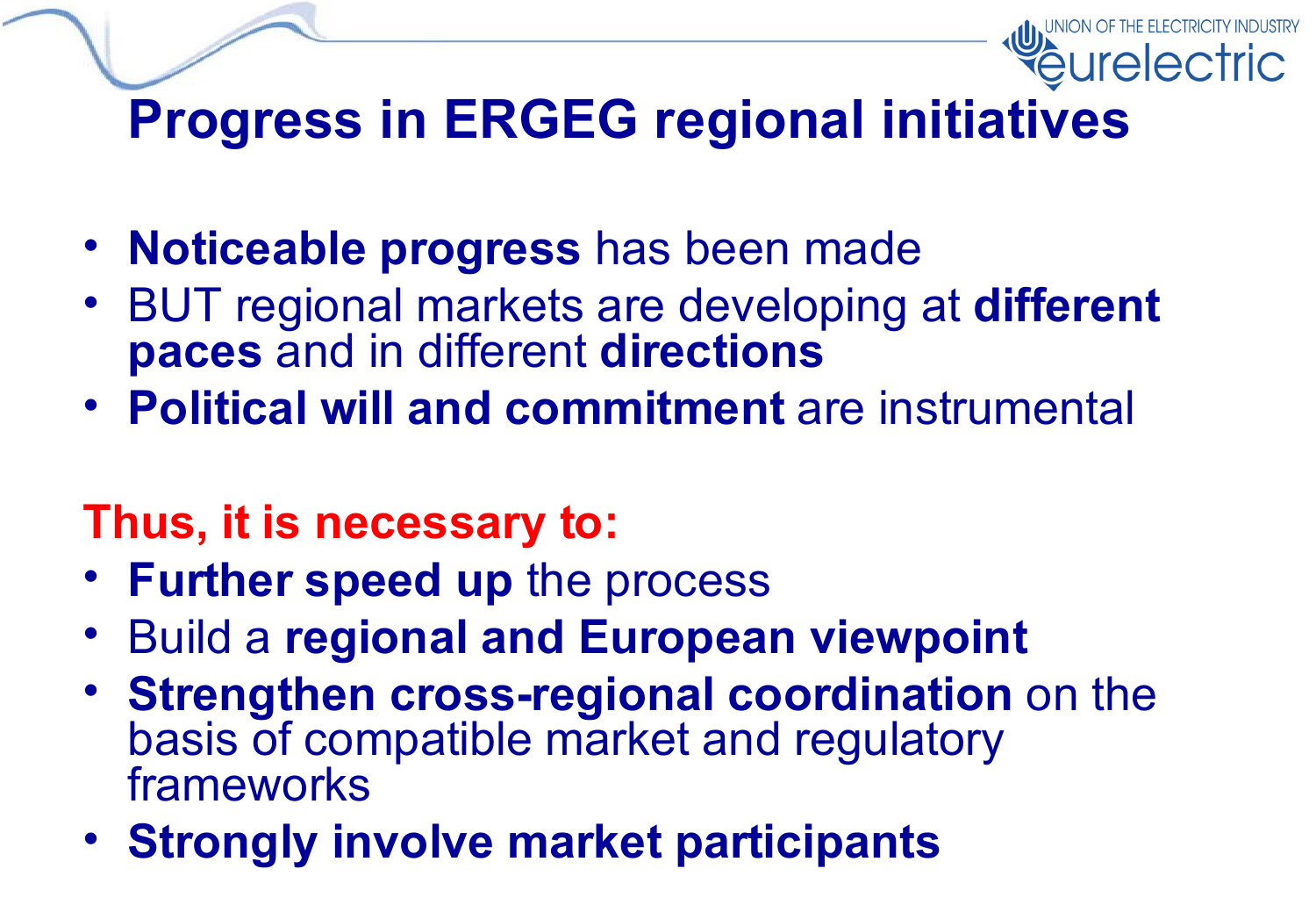

# **Integration of electricity markets** EURELECTRIC priorities

- Maximised and coordinated **allocation of interconnection capacity**
- Integrated **day-ahead** and **intra-day** markets with harmonised gate closures
- Expansion of **day-ahead market coupling**/ market splitting to all interconnectors
- Development of **secondary markets** for cross-border capacity
- Harmonised **balancing** rules and coordinated reserve capacity
- Harmonised **trading products** and principles
- Level-playing field on **market transparency**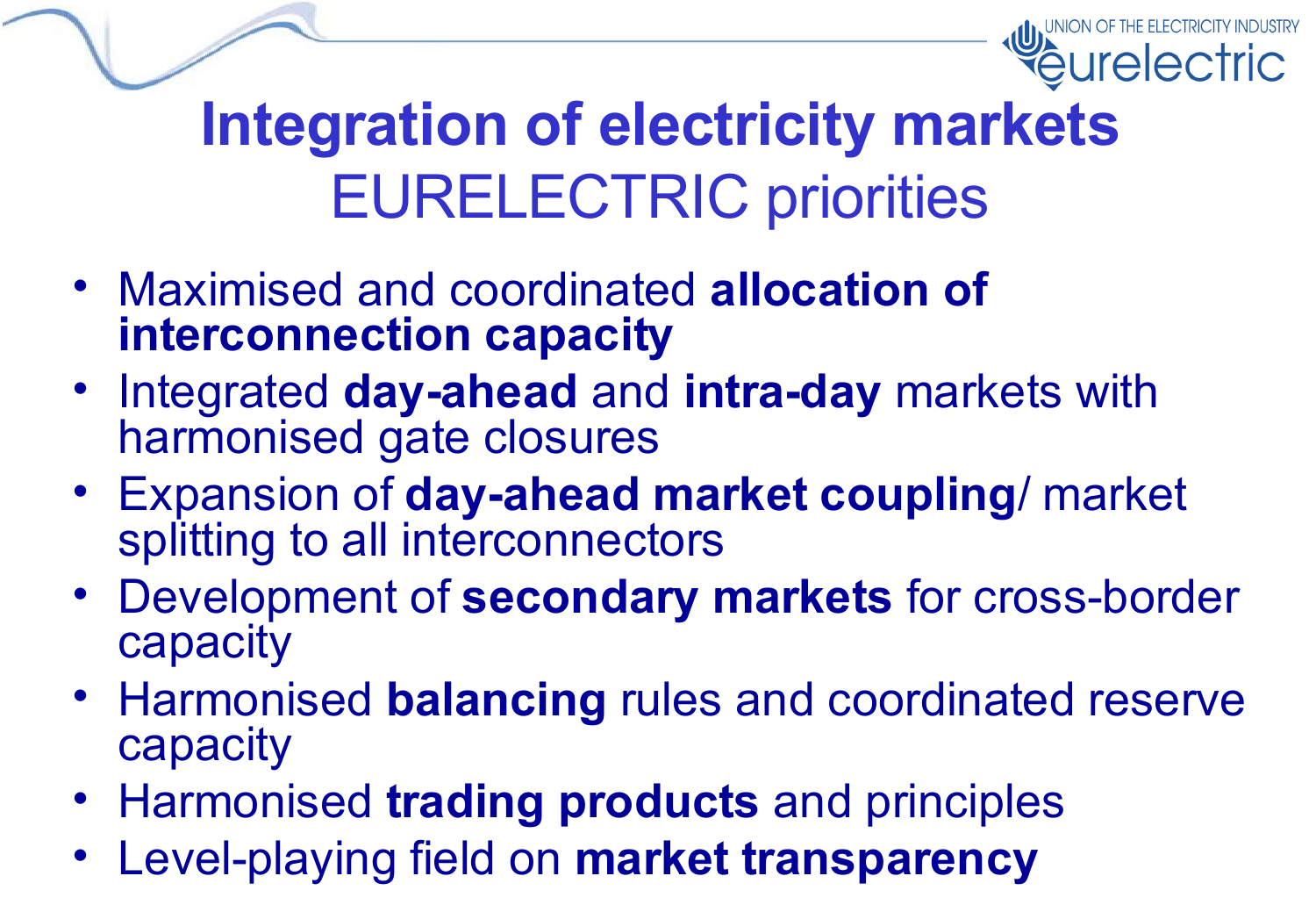# **INTEGRATION OF WHOLESALE MARKETS WAY FORWARD**

**This requires an appropriate framework to be in place:**

- **a regional model for TSO cooperation (regional ISO)**
- **an efficient and consistent regulatory process**
- **no price cap/ control in the wholesale market and the removal of regulated prices in retail markets**
- **appropriate market monitoring**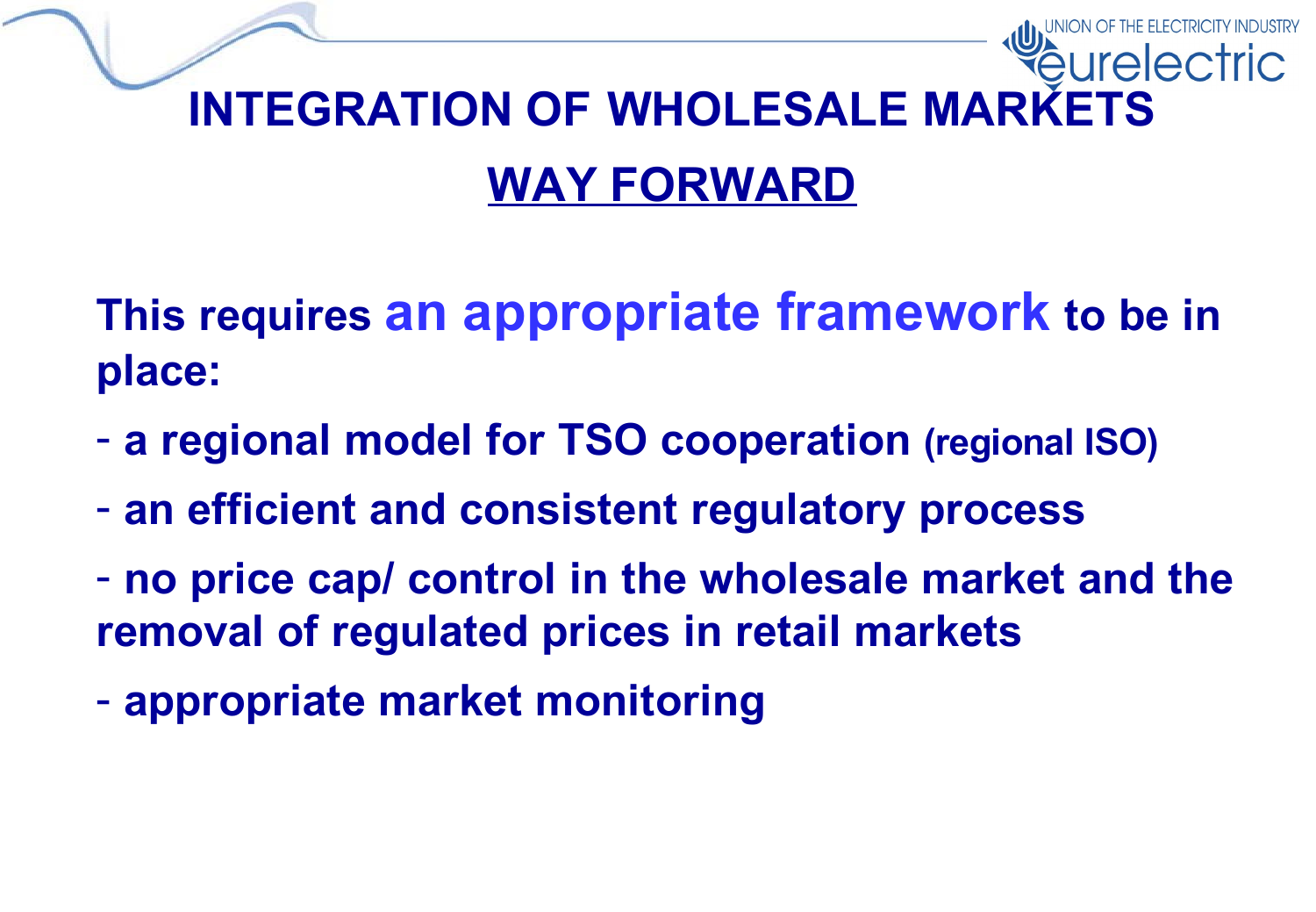

#### **Towards Regional Independent Operators: a main driver for successful market integration**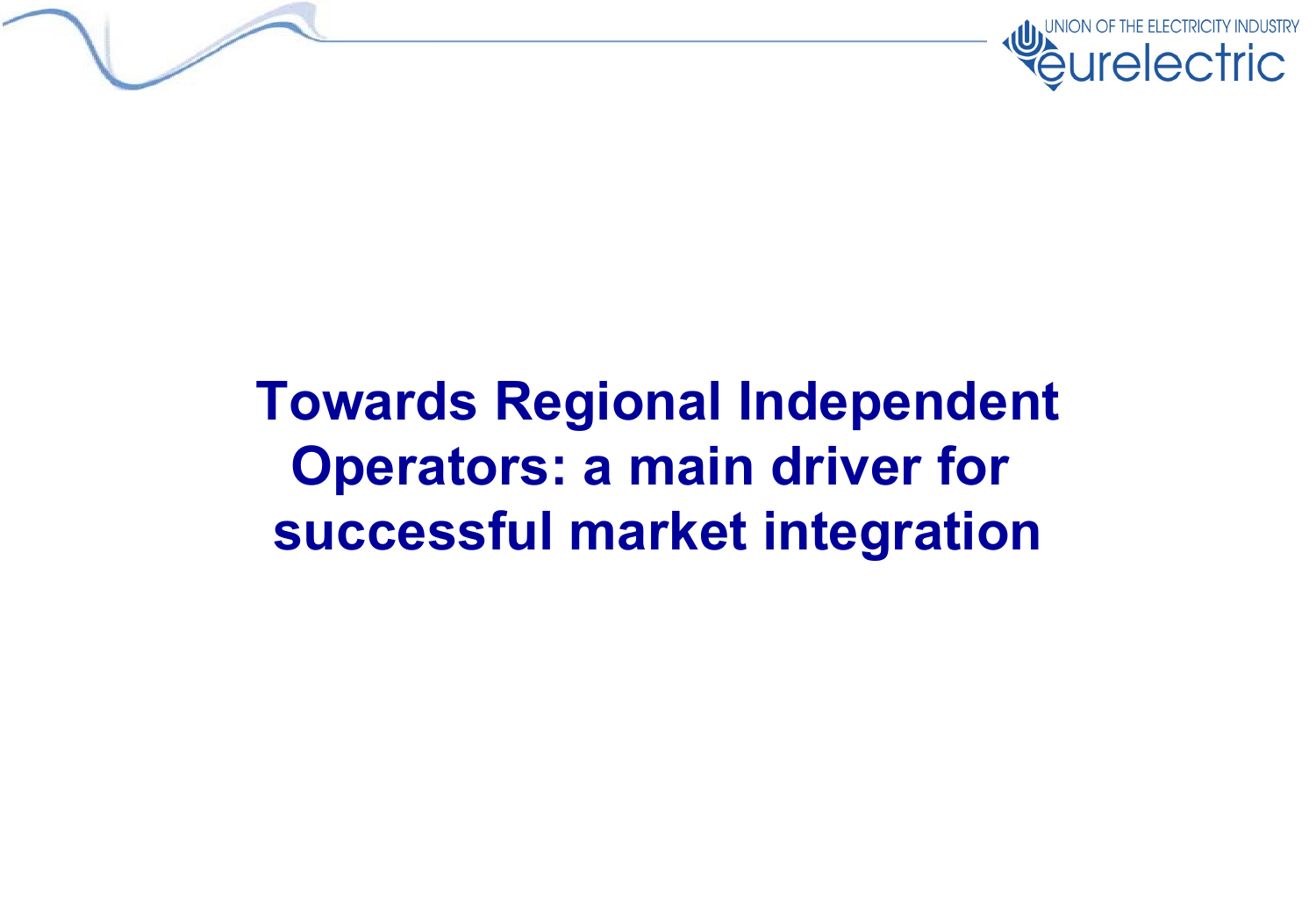

- **Seamless cooperation of TSOs** as one prerequisite of the EURELECTRIC road map and and essential driver towards market integration
- **Ownership unbundling or national ISO in itself NOT conducive to market integration + 2 nd step needed to bring TSO activities together**
- **Regional model of TSO organisation will drive market integration whilst at the same time ensure fair access to networks**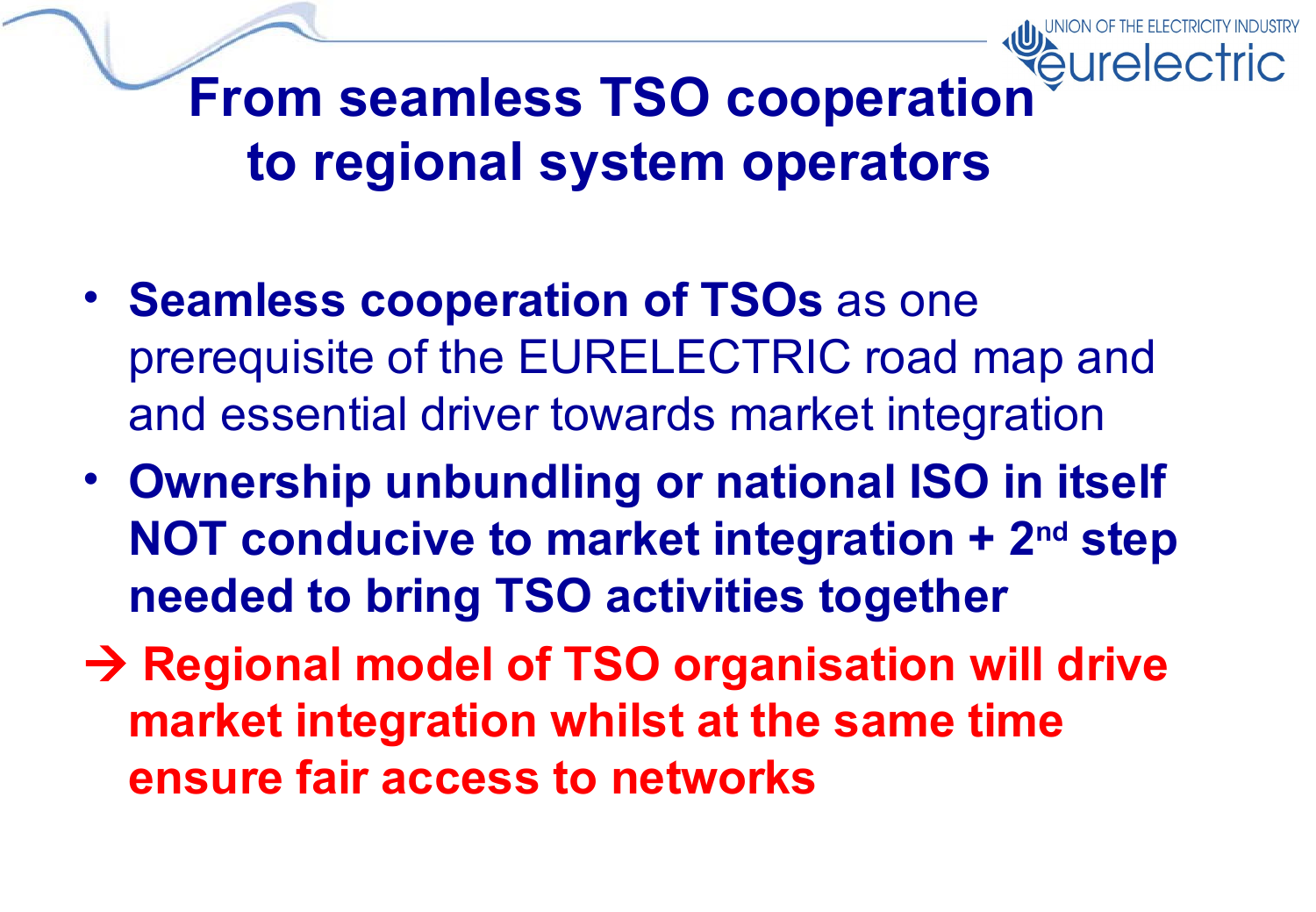#### **Fair access to networks**

UNION OF THE ELECTRICITY INDUSTRY

*<u>eurelectric</u>* 

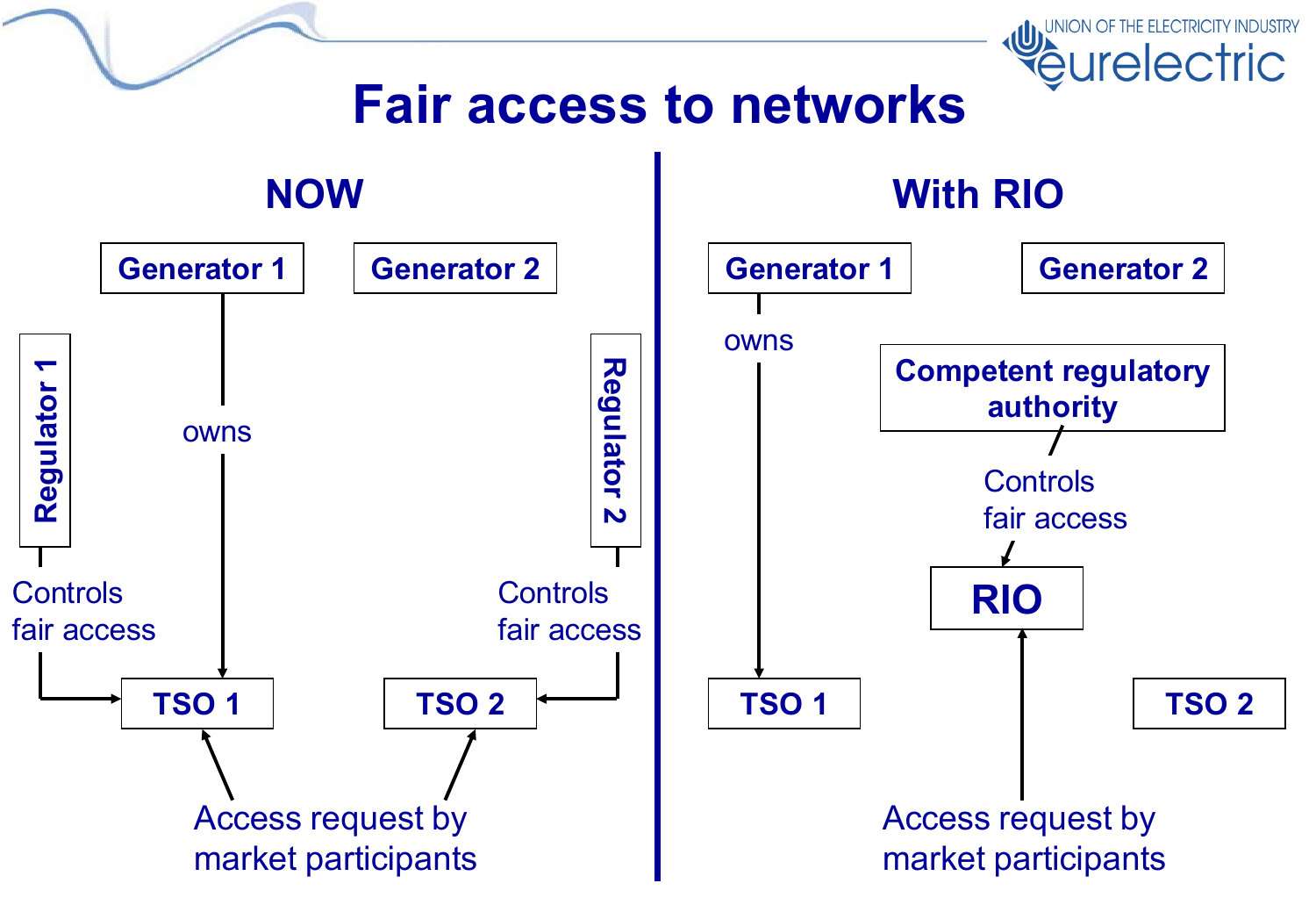

## **Main features of a regional model for TSO organisation**

- **RIO to be really independent**
	- Set-up of the RIO through legislation
	- **Independent Management and Supervisory Board**
	- Supervision by competent regulatory authorities on regional level
	- Regulated organisation
- **RIO defines capacity needs which have to be fulfilled by the TSOs** within a set timeframe
	- Approval by regulatory function on regional level
	- **Obligation of the TSO to carry out investments** which meet the capacity needs identified by the RIO
	- Concrete (technical) investment project decided by the asset owner (in close cooperation with RIO)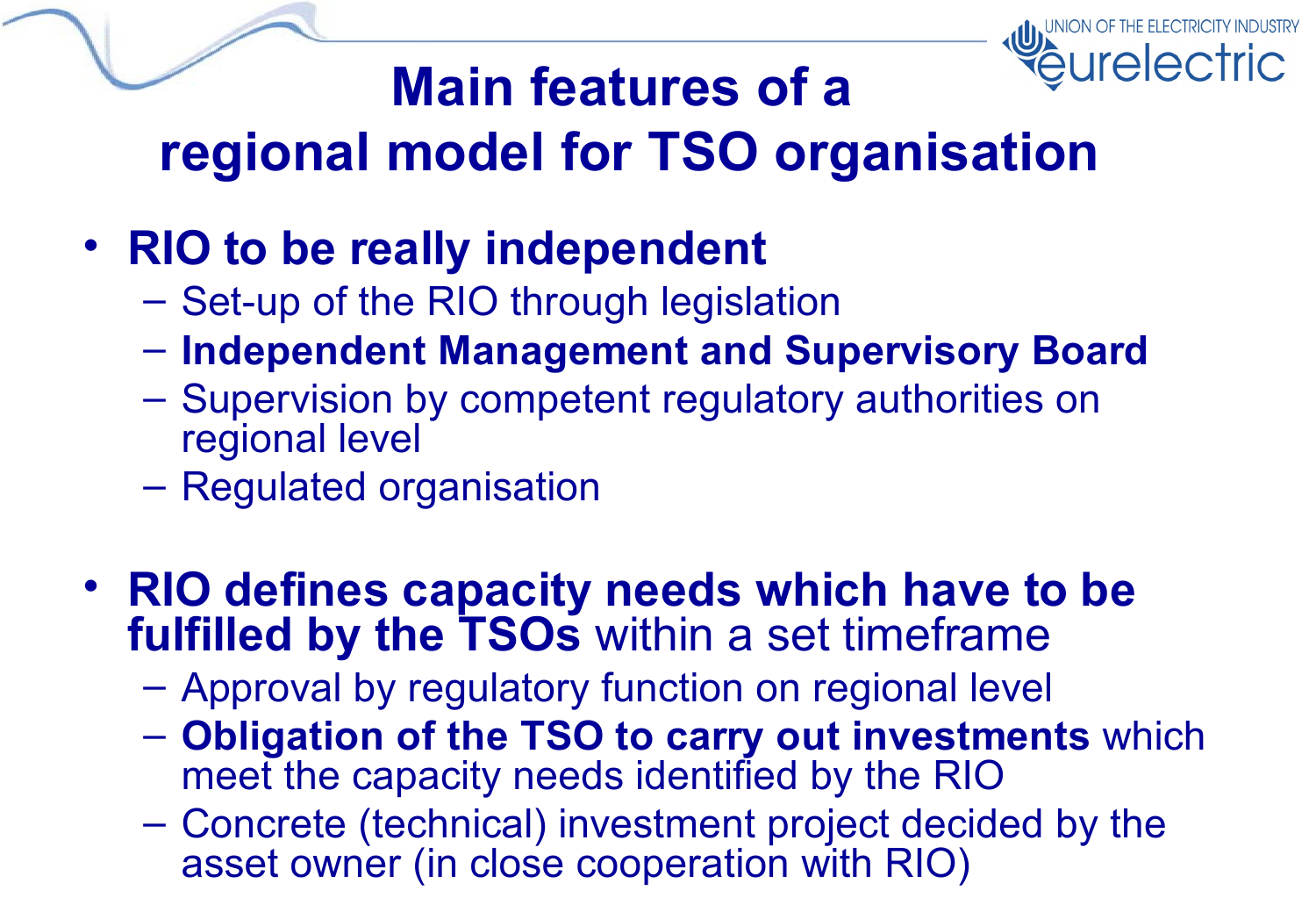



## **Will the 3rd liberalisation package deliver market integration?**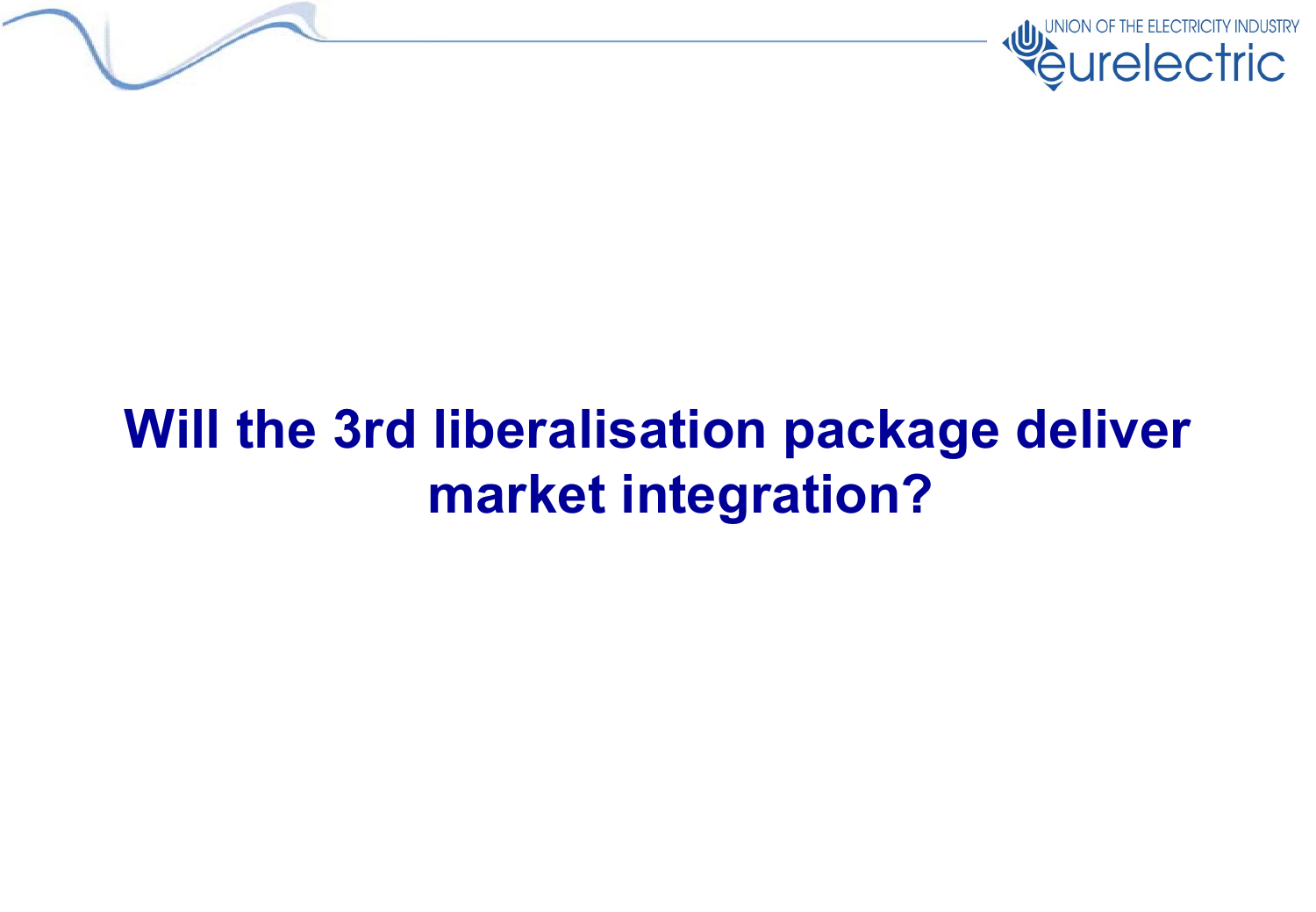

**Third liberalisation package – General comments**

**EURELECTRIC sees the package as an opportunity not to be missed to:**

- **Address current market shortcomings and speed up market development**
- **Establish a process conducive to market integration**
- **Achieve a pan-European energy market with regional markets as an intermediary step**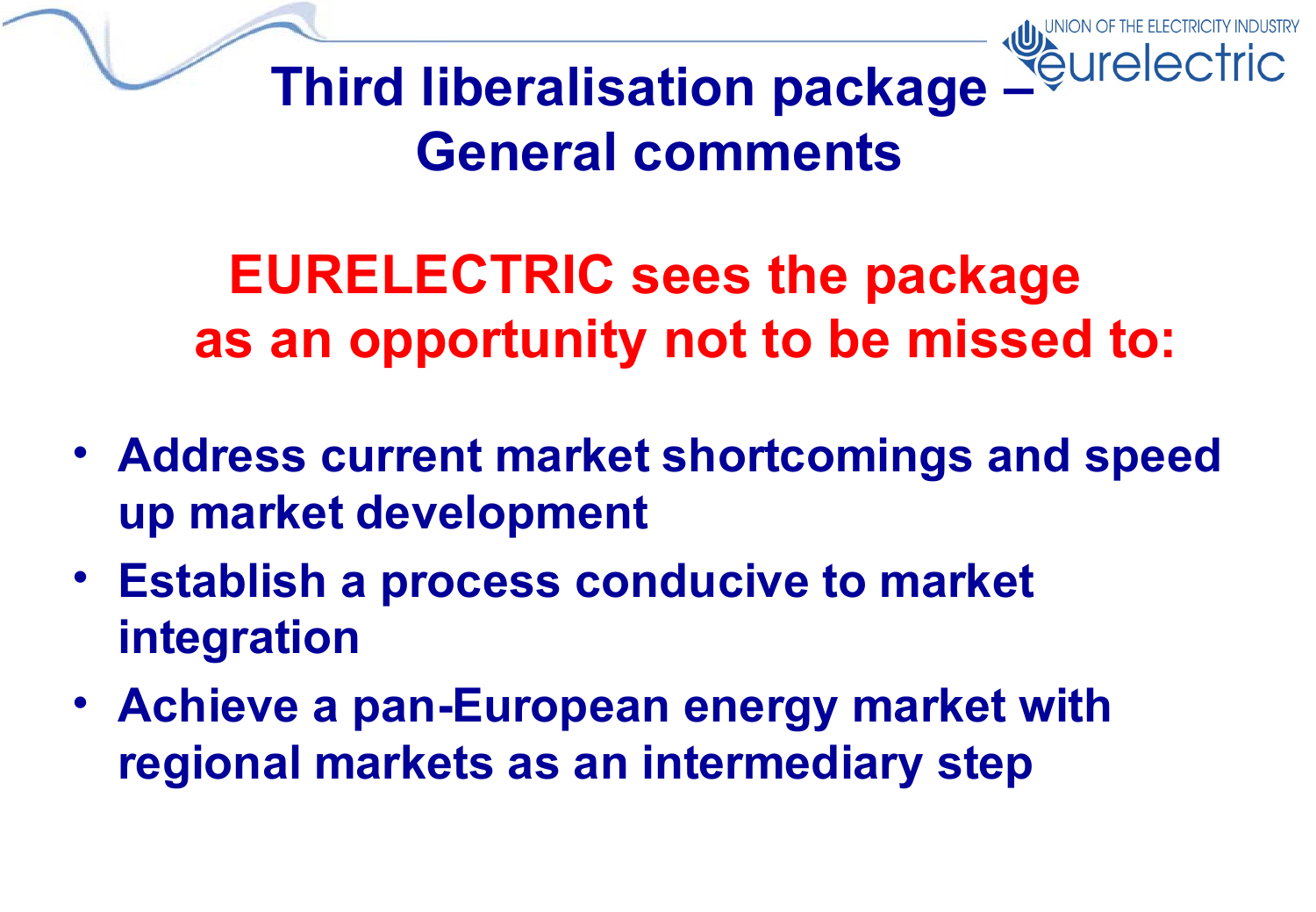

#### **Positive elements of the third energy liberalisation package …**

- **Independence and harmonisation of powers** for national regulators
- **Cooperation of regulators** through an EU Agency
- A **similar approach for electricity and gas**
- A **suggestion to establish a retail forum**
- The use of congestion revenues **as a matter of priority for network expansion**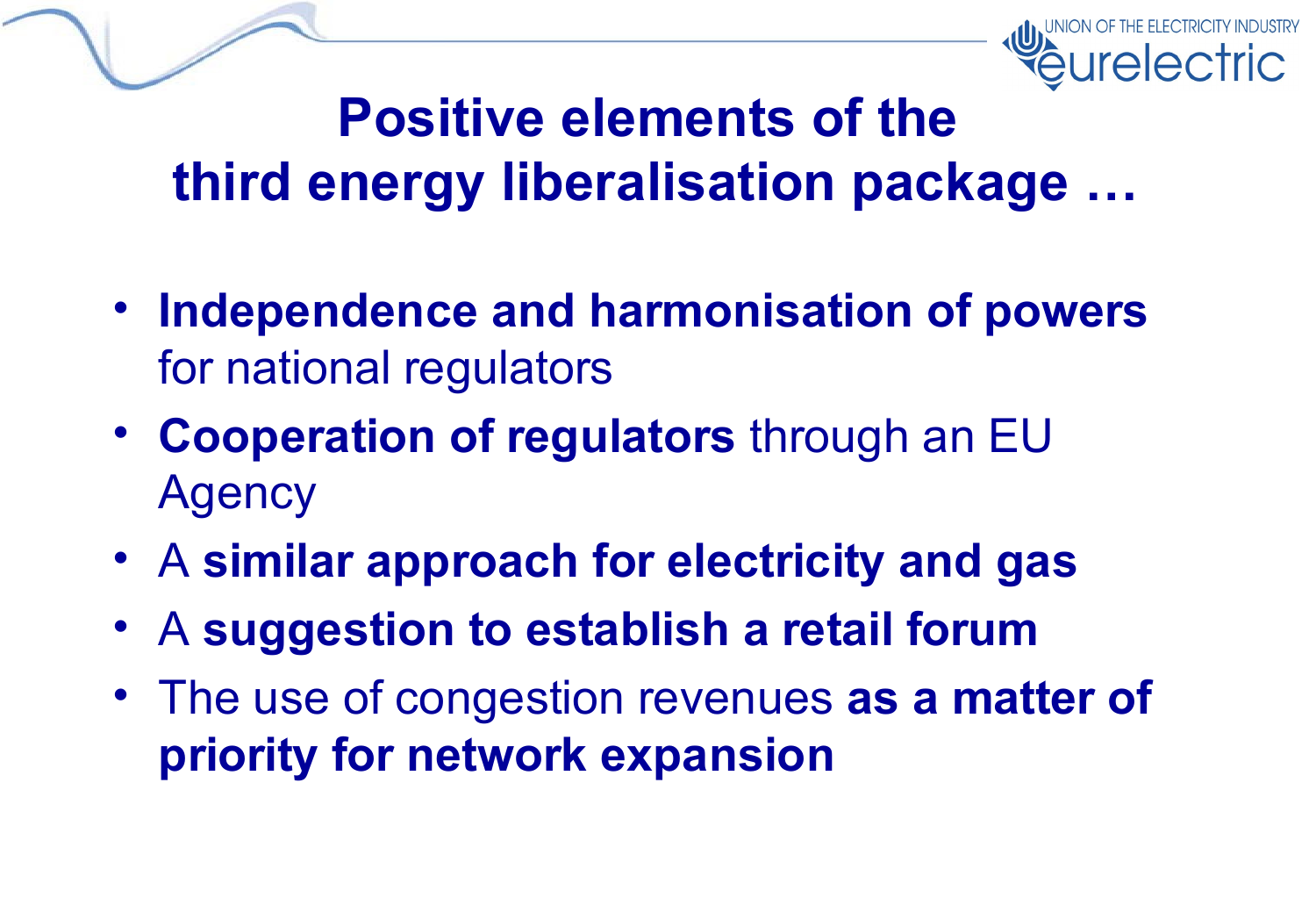**… but the European approach of the package is too weak**

- The package is dominated by grid issues but **it lacks clear means and processes to foster market integration**
- Experience shows that **TSO cooperation**
	- does **not deliver fast enough**
	- lacks a **market drive**
- **Mandating regional ISOs** would allow to "kill two birds with one stone"
- **Stakeholders** should only hold **responsibilities** where they **have skills and experience**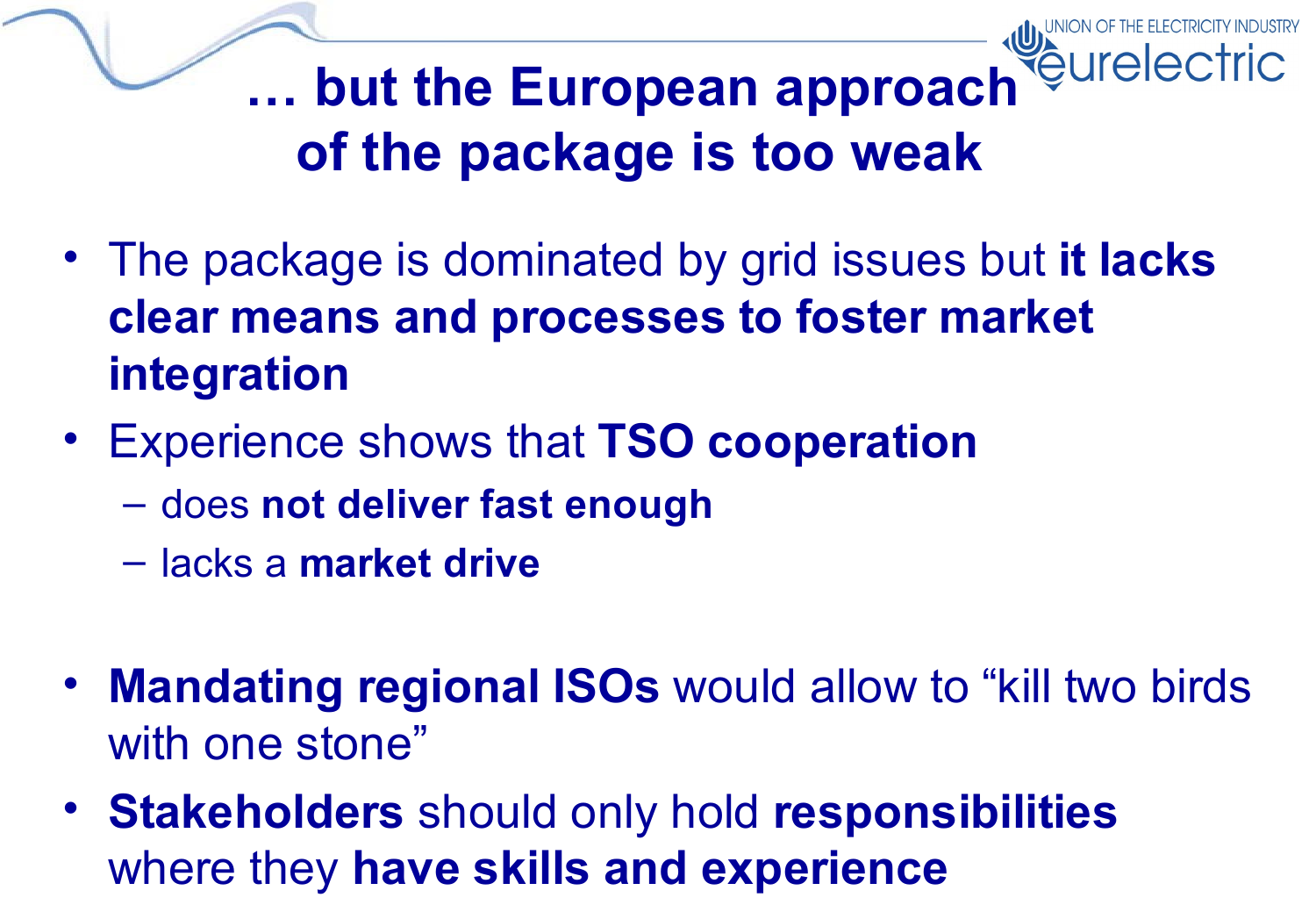



#### **A few proposals**

- Enable the set up of **regional ISOs in one step** as a way to "kill two birds with one stone"
- Reconsider the **governance process** and the balance of powers between ACER/ ENTSO/ the Commission/ stakeholders
- Ensure a strong **involvement of market parties** in the development of codes
- Inscribe the role of **TSOs as market facilitators** in the package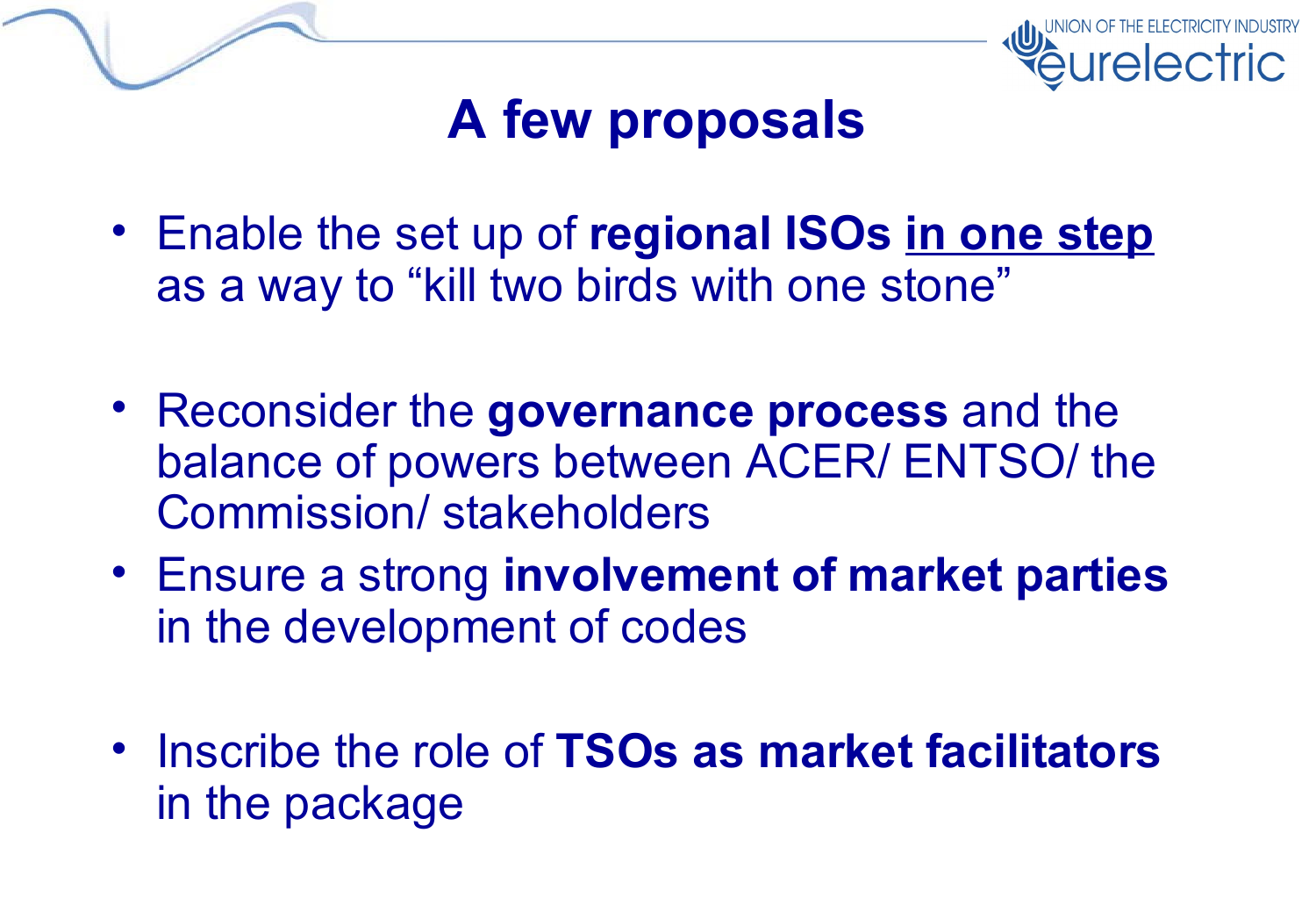

## **A few thoughts to consider**

#### **…/ …**

- Add some **better regulation principles** for Regulators' activities (proportionality etc.)
- Ensure the development of the grid on the basis of **socio-economic welfare criteria**
- Clarify provisions on **record keeping, regulated tariffs** etc.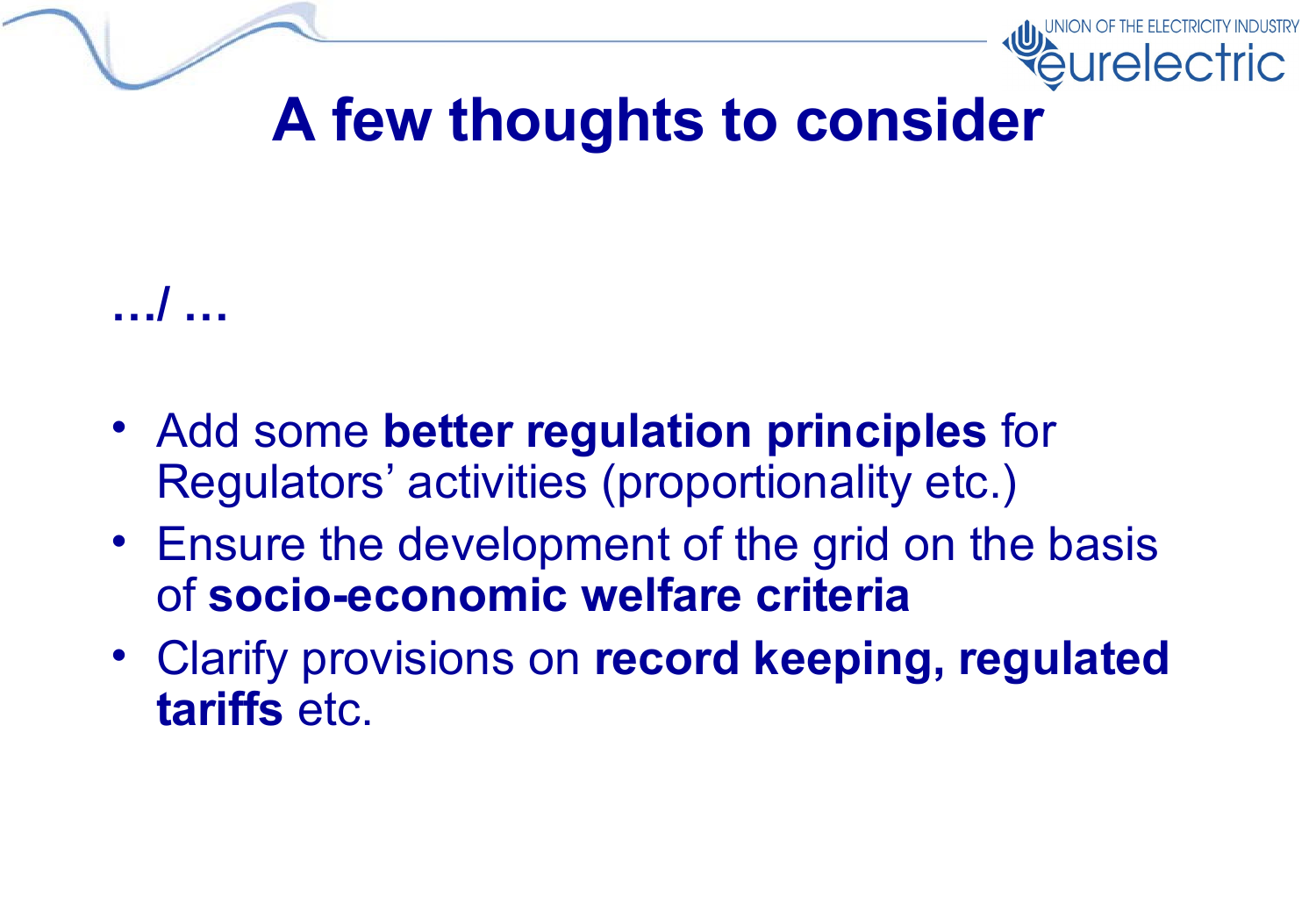

#### **Climate Change package: balance of objectives**

- $20 20 20$  targets extremely challenging
- $\triangleright$  How to make sure that a balance is ensured and greenhouse gas emissions are reduced at least cost?
- $\triangleright$  How to use European synergies?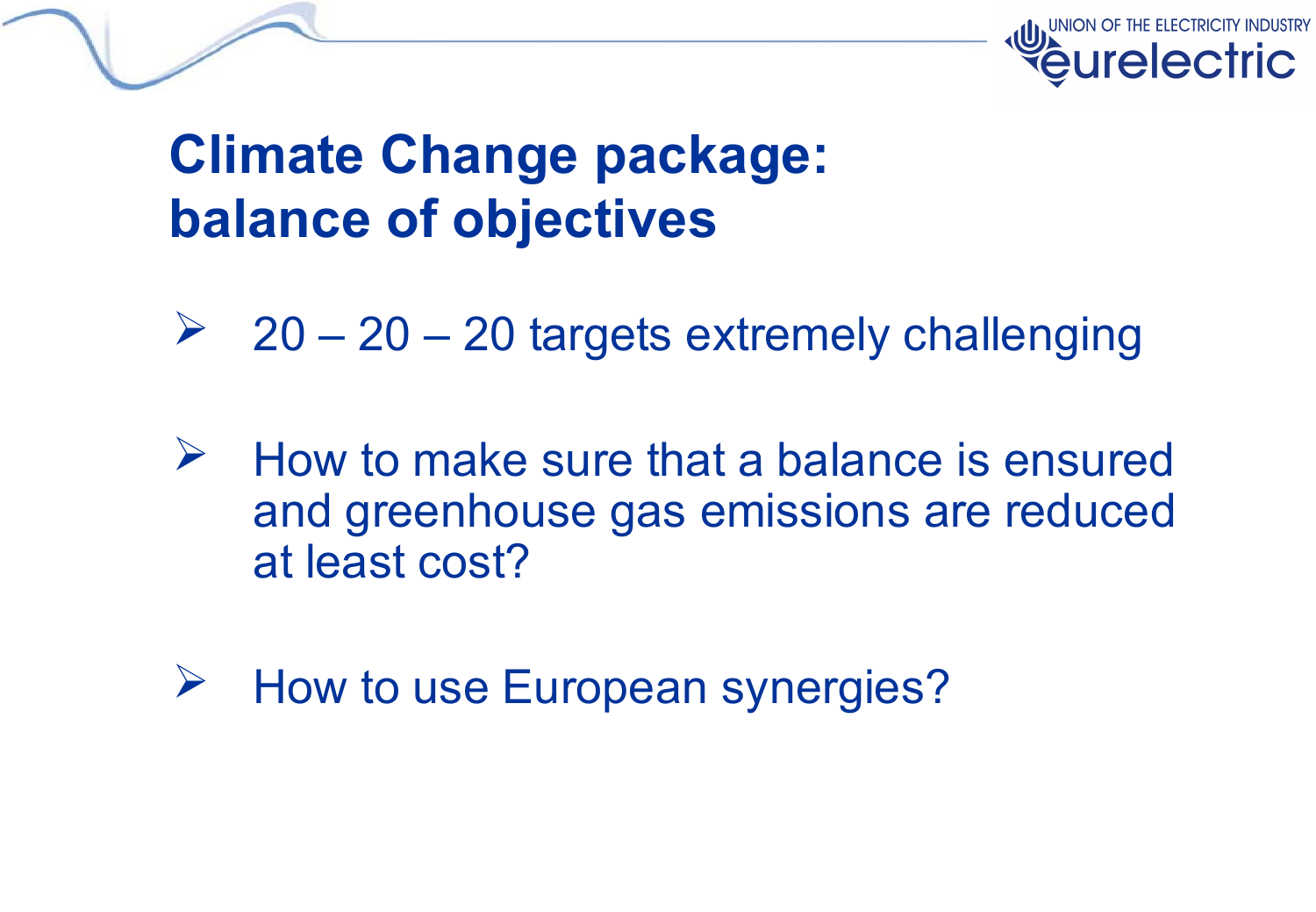

### **Link between GHG and renewables policies**

|                                    | 2020                       |                                     |                               |  |  |
|------------------------------------|----------------------------|-------------------------------------|-------------------------------|--|--|
|                                    |                            | Compared to 1990                    |                               |  |  |
|                                    | <b>Renewables</b><br>share | <b>CO2</b> emissions<br>from energy | <b>Total GHG</b><br>emissions |  |  |
| <b>Baseline</b><br>projections     | 12.9%                      | 4.9%                                | $-1.4%$                       |  |  |
| <b>20% RES</b><br>achieved         | 20.0%                      | $-5.6%$                             | $-9.0%$                       |  |  |
| <b>20% GHG</b><br>achieved         | 14.7%                      | $-14.6%$                            | $-20.0%$                      |  |  |
| 20% RES and<br><b>GHG</b> achieved | 19.9%                      | $-16.9%$                            | $-20.0%$                      |  |  |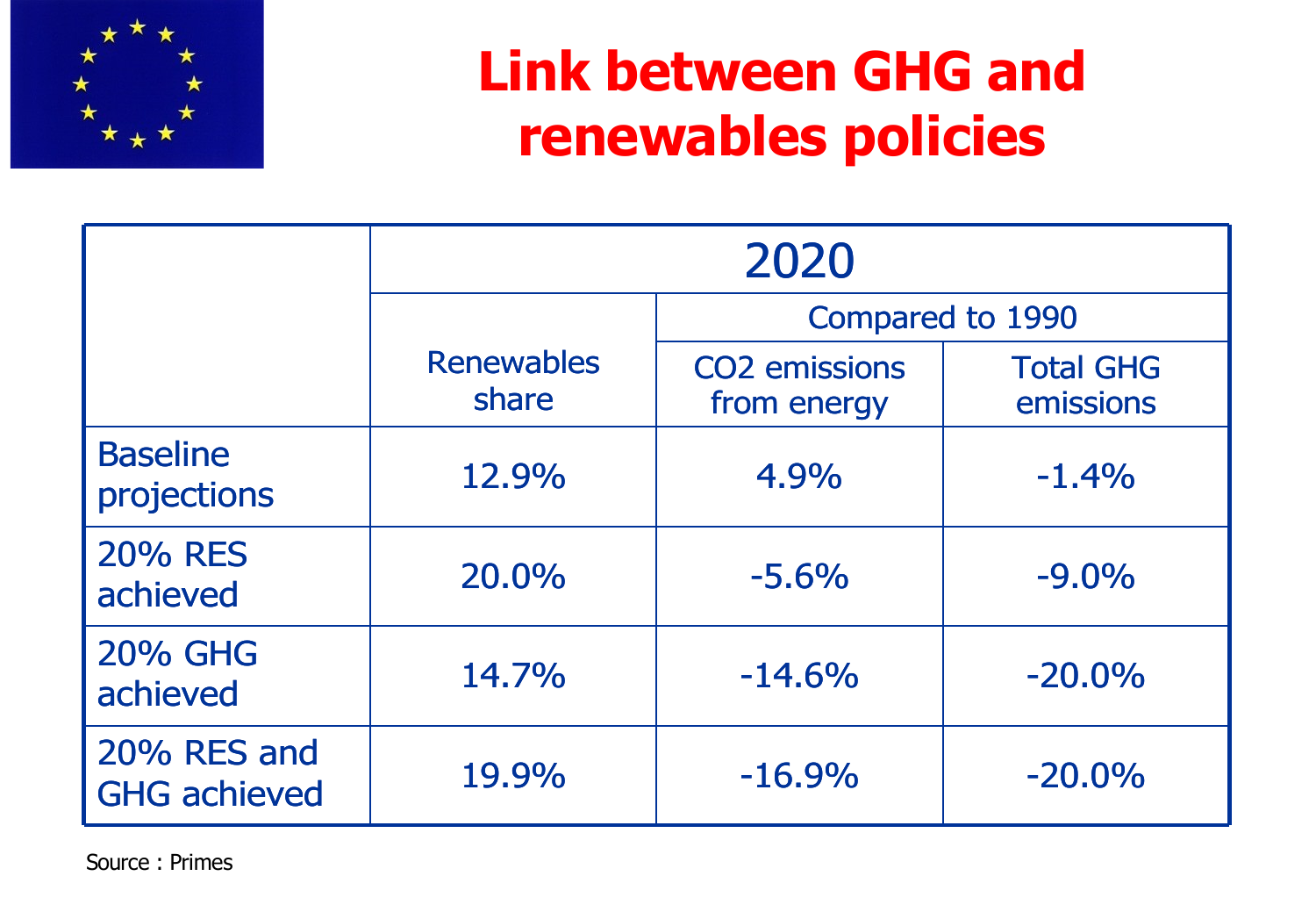

#### Performance of scenarios

| Scenario results for 2030<br>$(2005=100)$ | <b>Baseline</b> | Supply<br>Scenario | Efficiency &<br><b>RES</b> | Role of<br>Electricity |
|-------------------------------------------|-----------------|--------------------|----------------------------|------------------------|
| <b>CO2</b> Emissions                      | 110             | 70                 | 70                         | 70                     |
| <b>Total Cost of Energy</b>               | 146             | 161                | 156                        | 147                    |
| Oil&Gas Import<br>Dependency              | 126             | 115                | 128                        | 105                    |

For equal emission mitigation, "Role of Electricity" performs better :

Additional Costs are the lowest and reduction of Dependence is the highest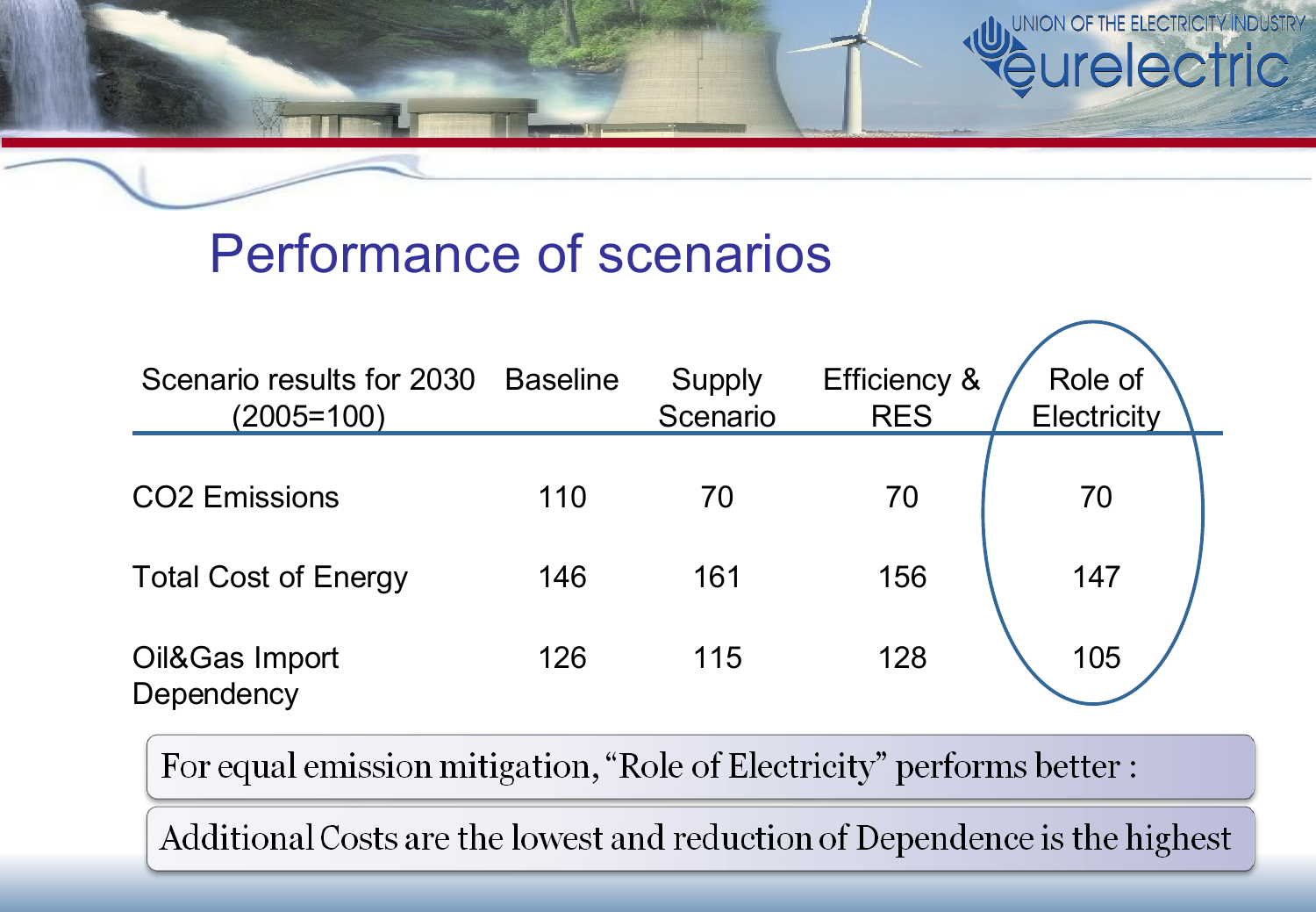

#### **Projections for 2030, EURELECTRIC Role of Electricity Project**

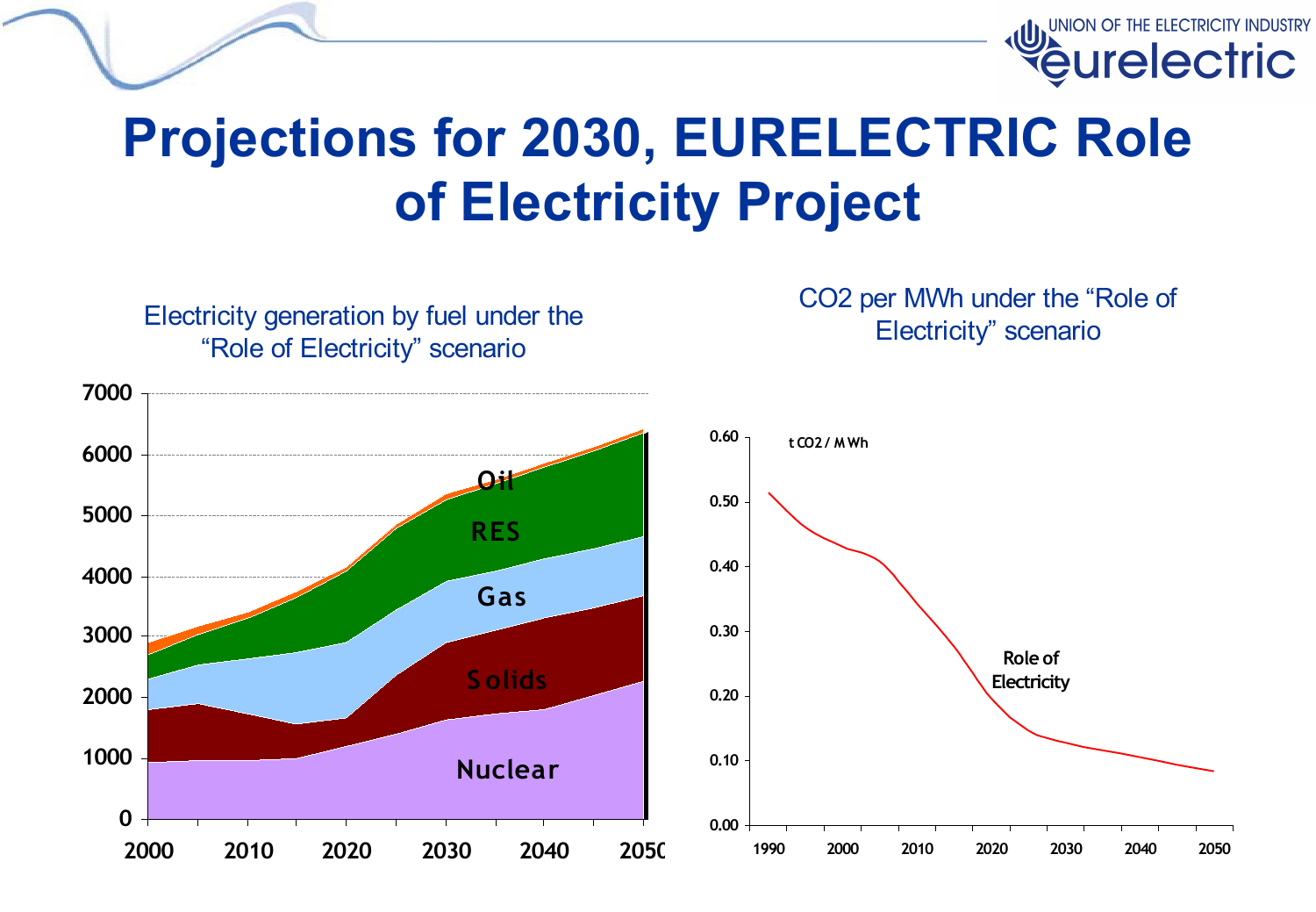

#### **RES objectives and support schemes**



#### 27 national targets and support schemes

+ national sub-targets and support schemes: - biofuels - heating and cooling - electricity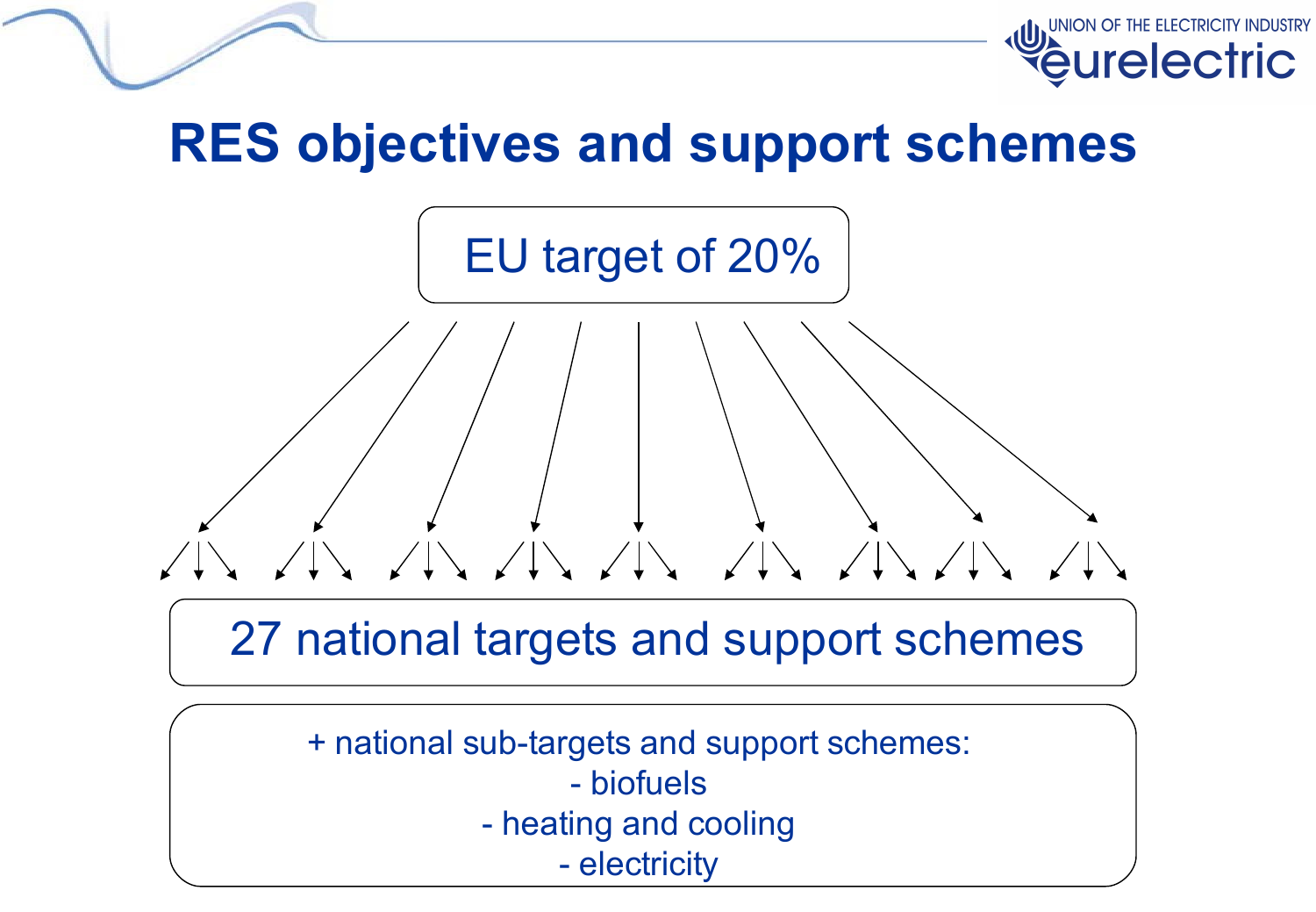

#### **RES support in the internal market - risk of current systems**

- Separation of RES to a non-market segment in most countries (feed-in tariffs) does not lead to cutting of RES costs
	- RES producer does not have to sell the product  $\rightarrow$  taken automatically into grid
	- $\triangleright$  Subsidising production, not technological development!
	- Danger of "boom and bust": support levels produce unsustainable levels of cost to consumers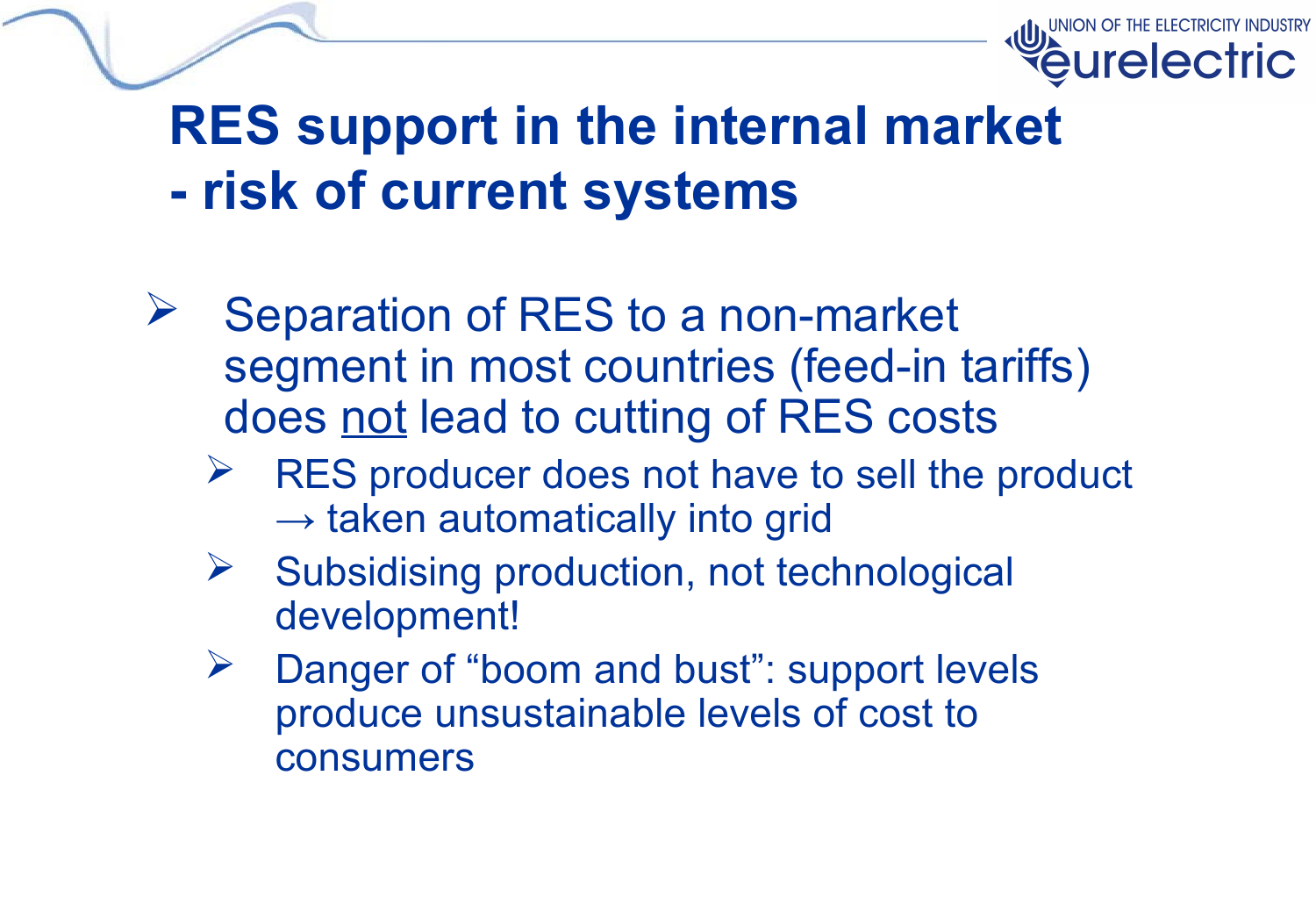

## **RES support in the internal market - where to go? (1)**

#### Costs must come down:

- $\triangleright$  No separation to a niche market, but RES to become part of the IEM
- $\triangleright$  Development of technologies is key to cutting costs
- $\triangleright$  Move from support of production to support of technological development
- $\triangleright$  RES support to favour technologies close to market-maturity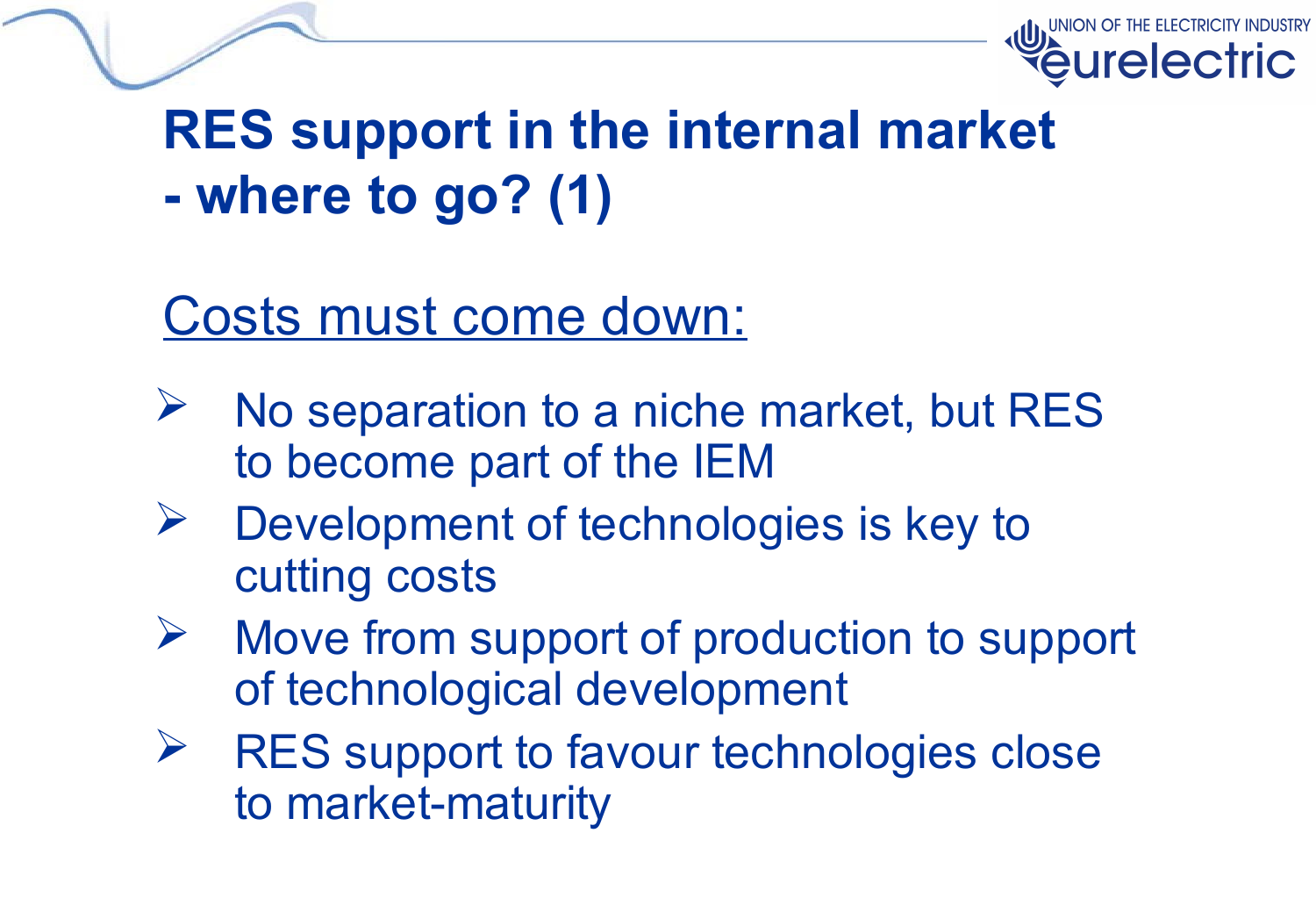

## **RES support in the internal market - where to go? (2)**

#### Allow RES-trade across borders

- $\triangleright$  Full implementation of standardised Guarantees of Origin
- $\triangleright$  Certified imports to count to national targets
- $\triangleright$  As the following step, a move towards harmonised support systems is indispensable in the IEM
	- $\triangleright$  As called for also by BusinessEurope, IFIEC, ECOSOC, regulators, ETSO, etc
	- ▶ Start process in 2007!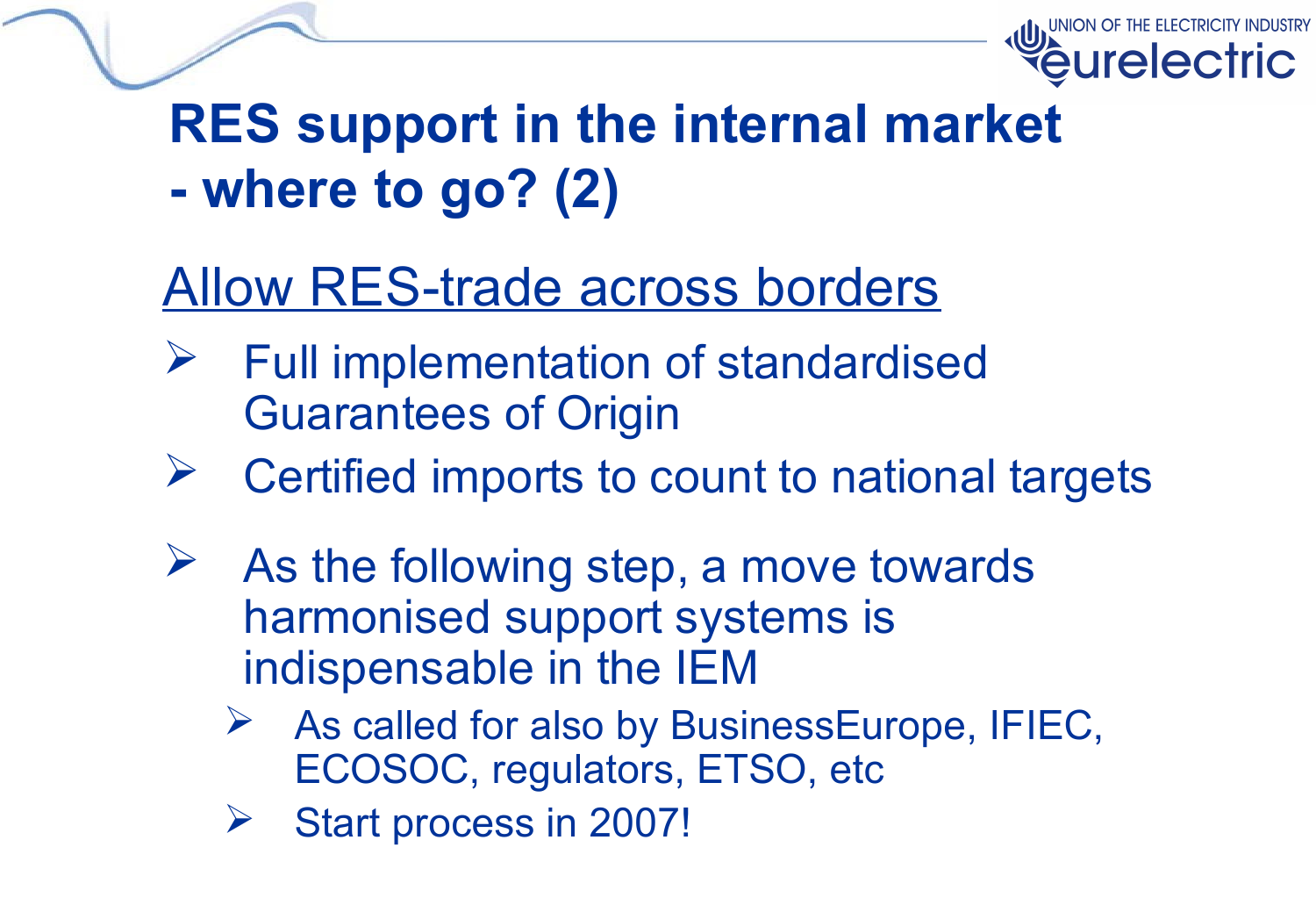



#### **EU-ETS review**

- $\triangleright$  Power sector looking for long-term predictability
	- $\triangleright$  On targets
	- $\triangleright$  On allocation methodology
- $\triangleright$  Both have significant impact on investment decisions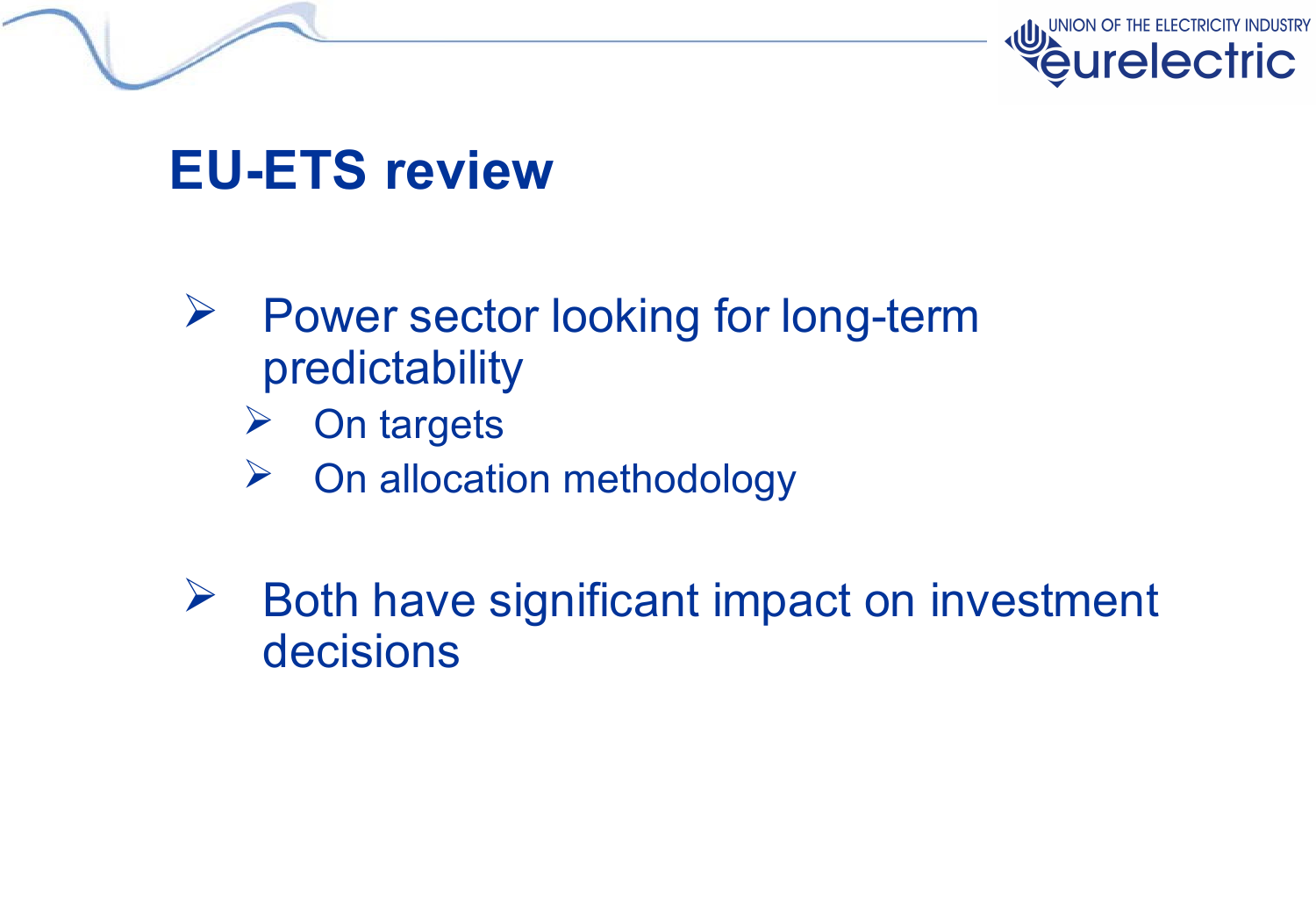



#### **Auctioning**

- $\triangleright$  PRO: solves most harmonisation issues
	- $\triangleright$  New entrants / closures
	- Distotrtions between MS (when associated with centralised cap setting and allocation)
- ANTI: 24 $\epsilon$  billion pa out of the industry
	- Impact on investment ability
	- $\triangleright$  Need to look urgently into impact on auctioning methodology on industry and operation of power markets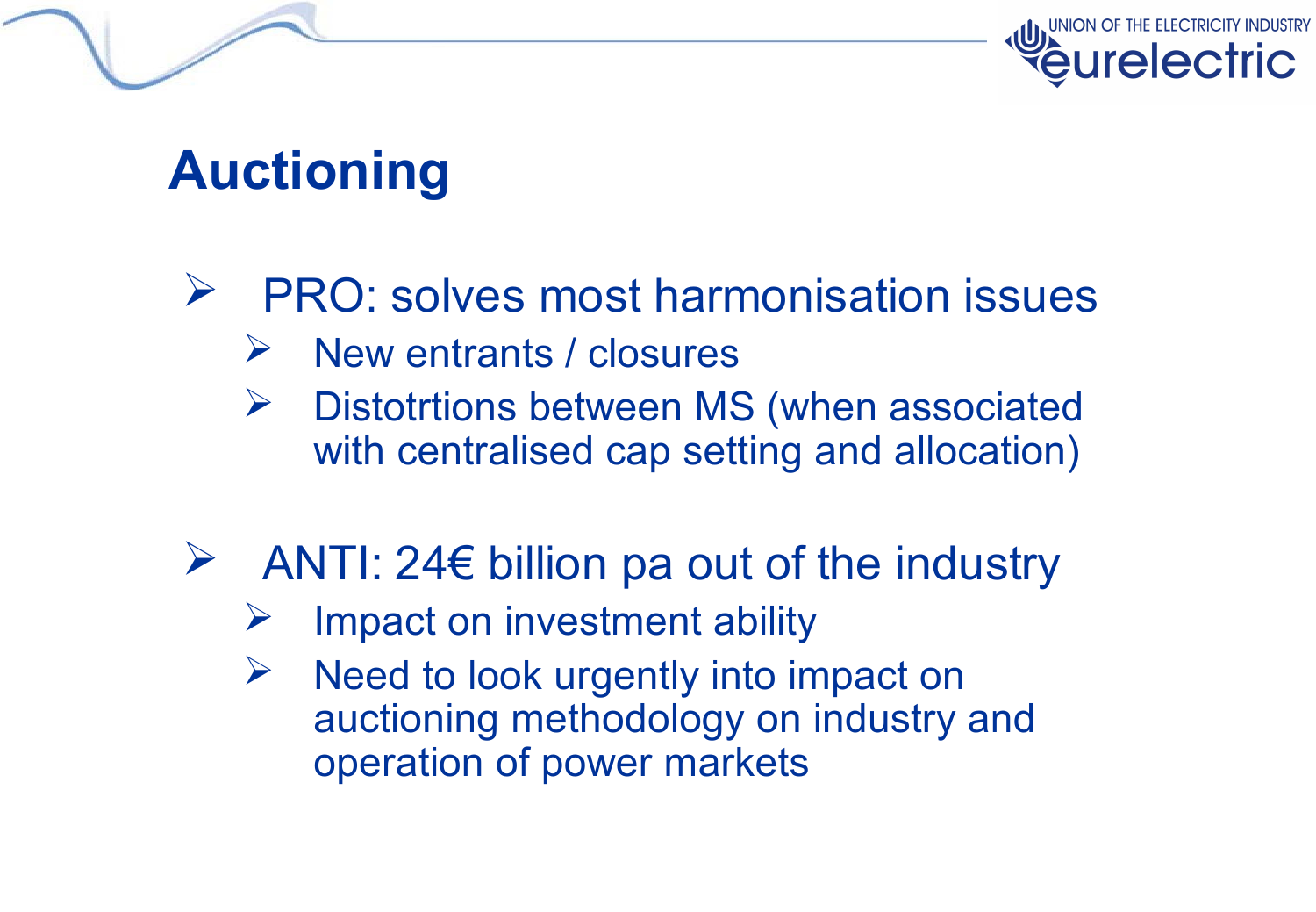



#### **Carbon Capture and Storage**

- **Requiatory framework: establish sound** rules for capture, transport and storage  $\triangleright$  work well under way -> no major comments
- Demo financing: 5-12 billion €
	- Conditions imposed by IEM and EU-ETS
	- Industry favours investment support
	- Allowances for CCS plant an issue
	- $\triangleright$  Auctioning revenues and technology fund
	- $\triangleright$  NO feed-in tariffs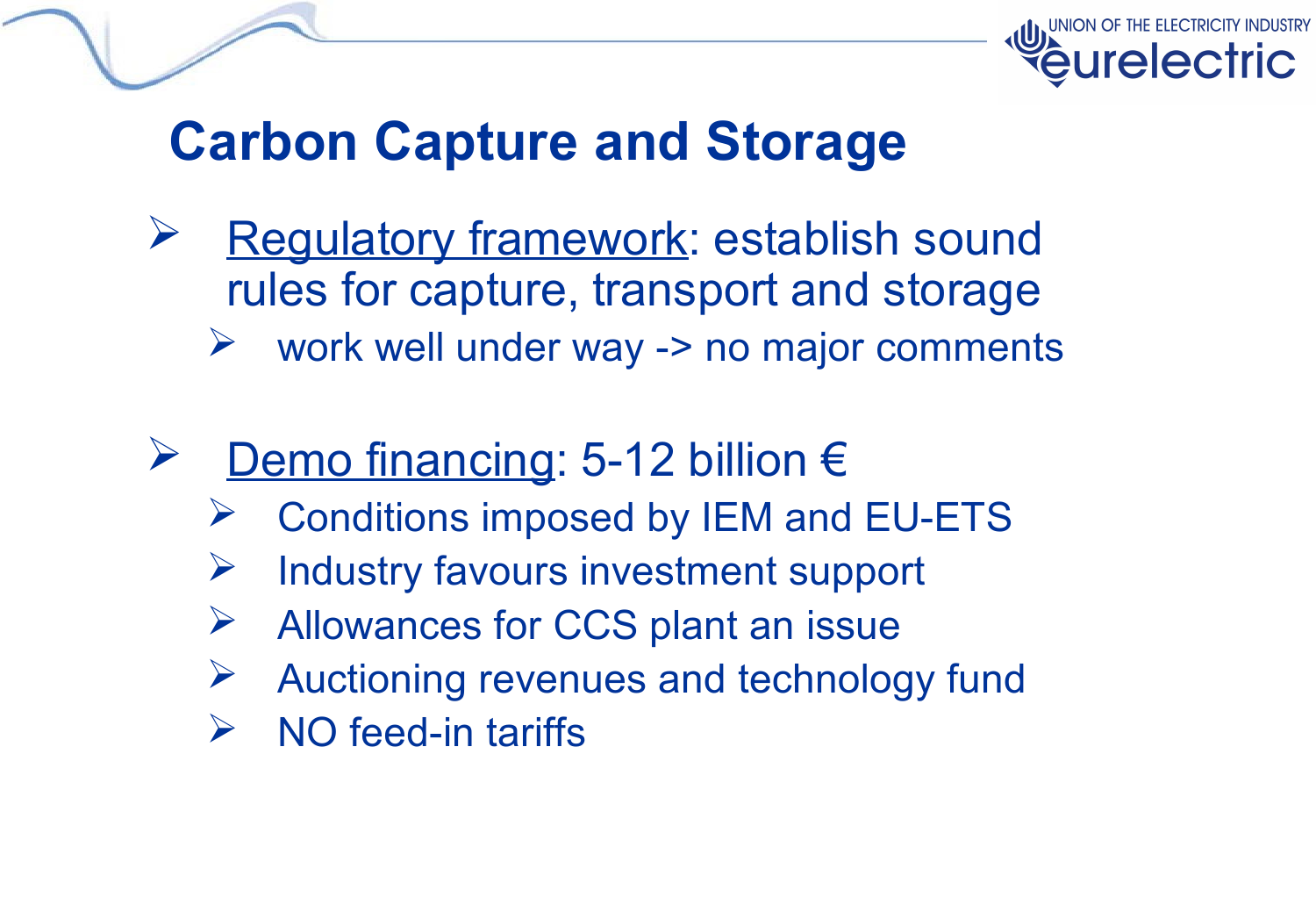



#### **Carbon Capture and Storage (2)**

- Long-term: CCS must be driven by carbon price
	- $\triangleright$  For the moment CO2 price too low to get CCS up and running
	- CCS must be competitive with other technologies
	- No political interference with carbon price
	- $\triangleright$  Aid to technological development at start-up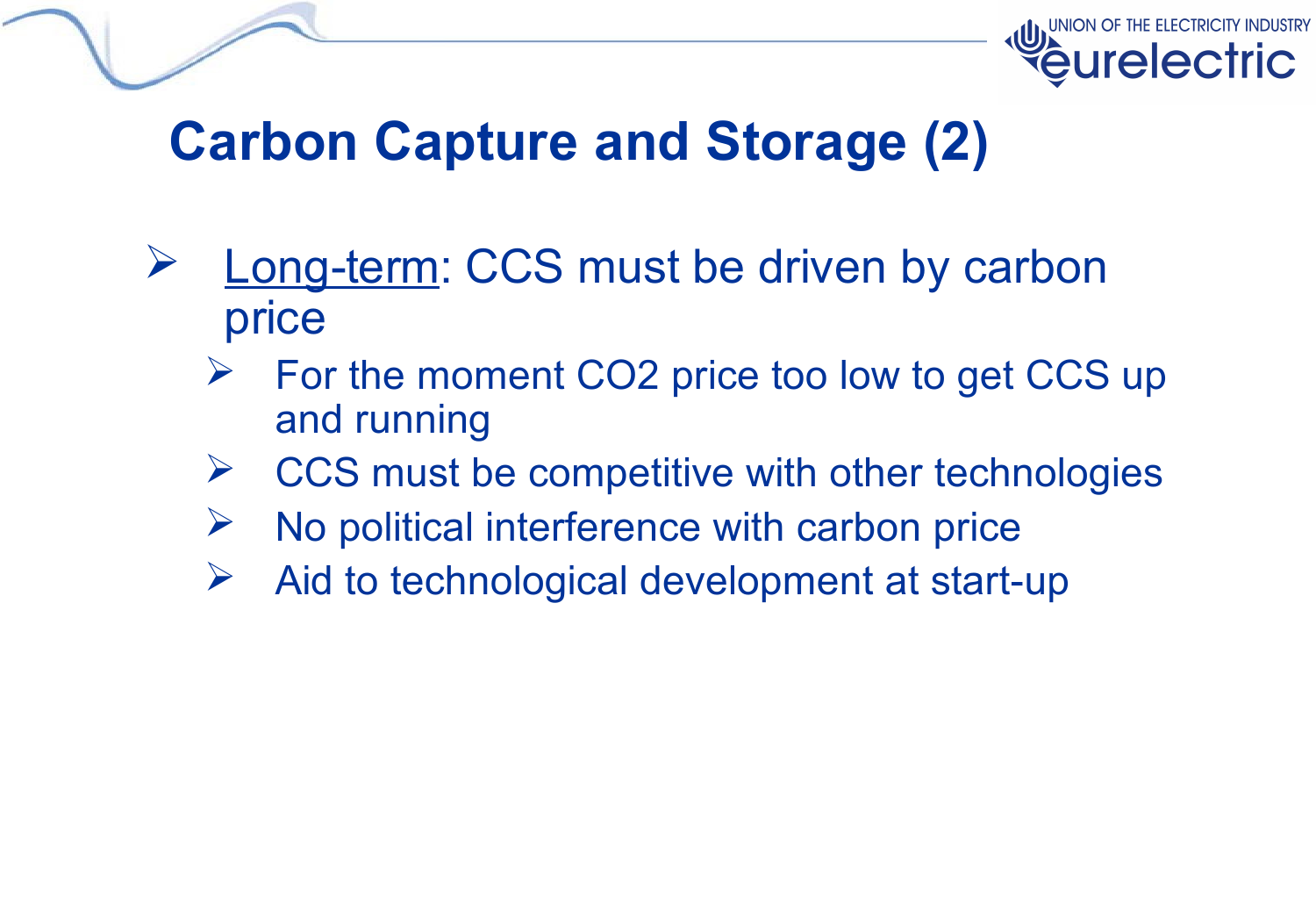



## **Conclusions**

- **20 – 20 – 20: too many twenties?**
	- **Prioritisation of targets needed**
- **EU-ETS**
	- **Ensure long-term predictability**
- **RES**
	- **Integrate in the IEM and promote RES-trade across borders**
- **CCS**

– **Demo support not to disturb market and ETS**